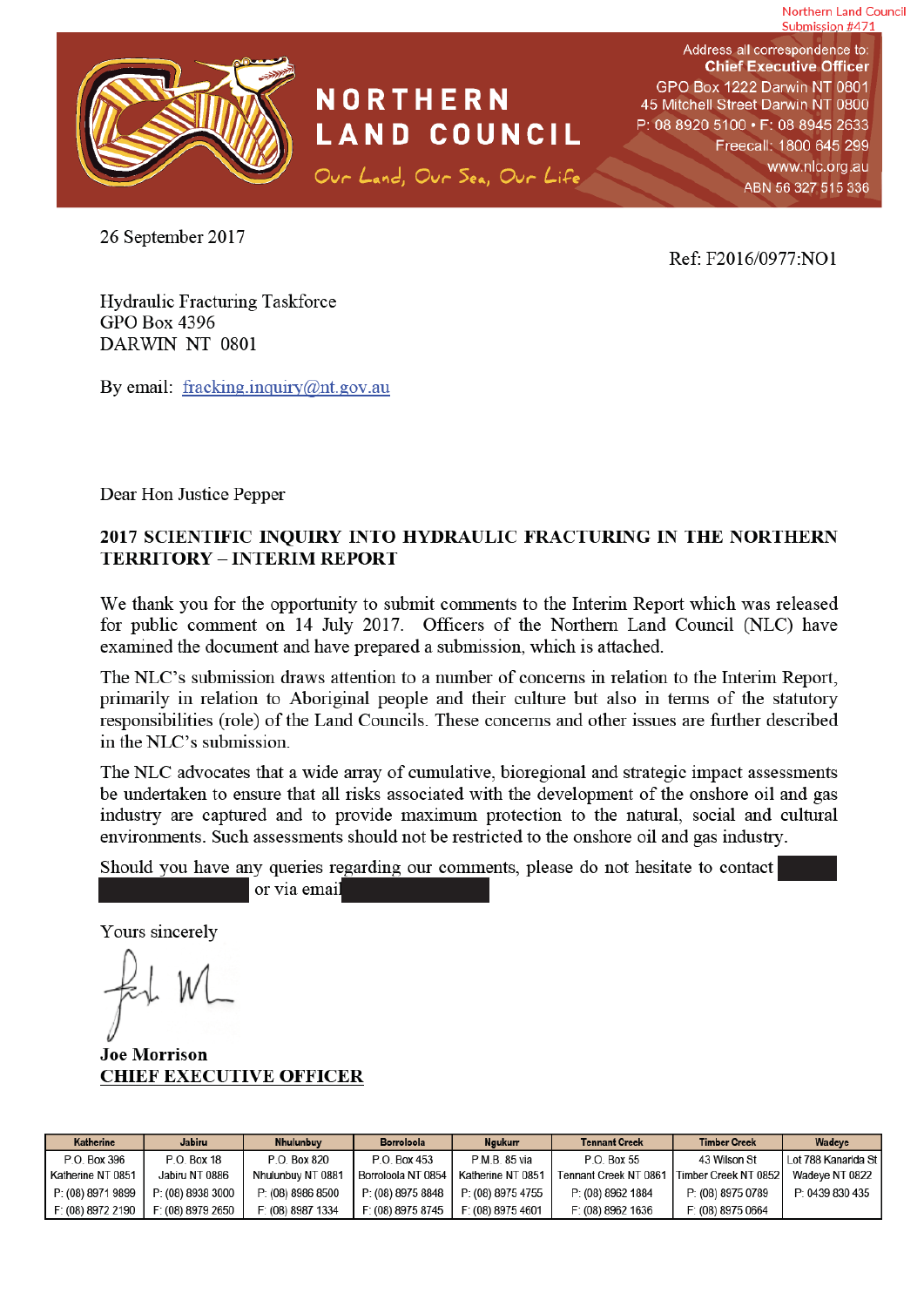# Northern Land Council Response to the Interim Report of the Scientific Inquiry into Hydraulic Fracturing in the Northern Territory



25 September 2017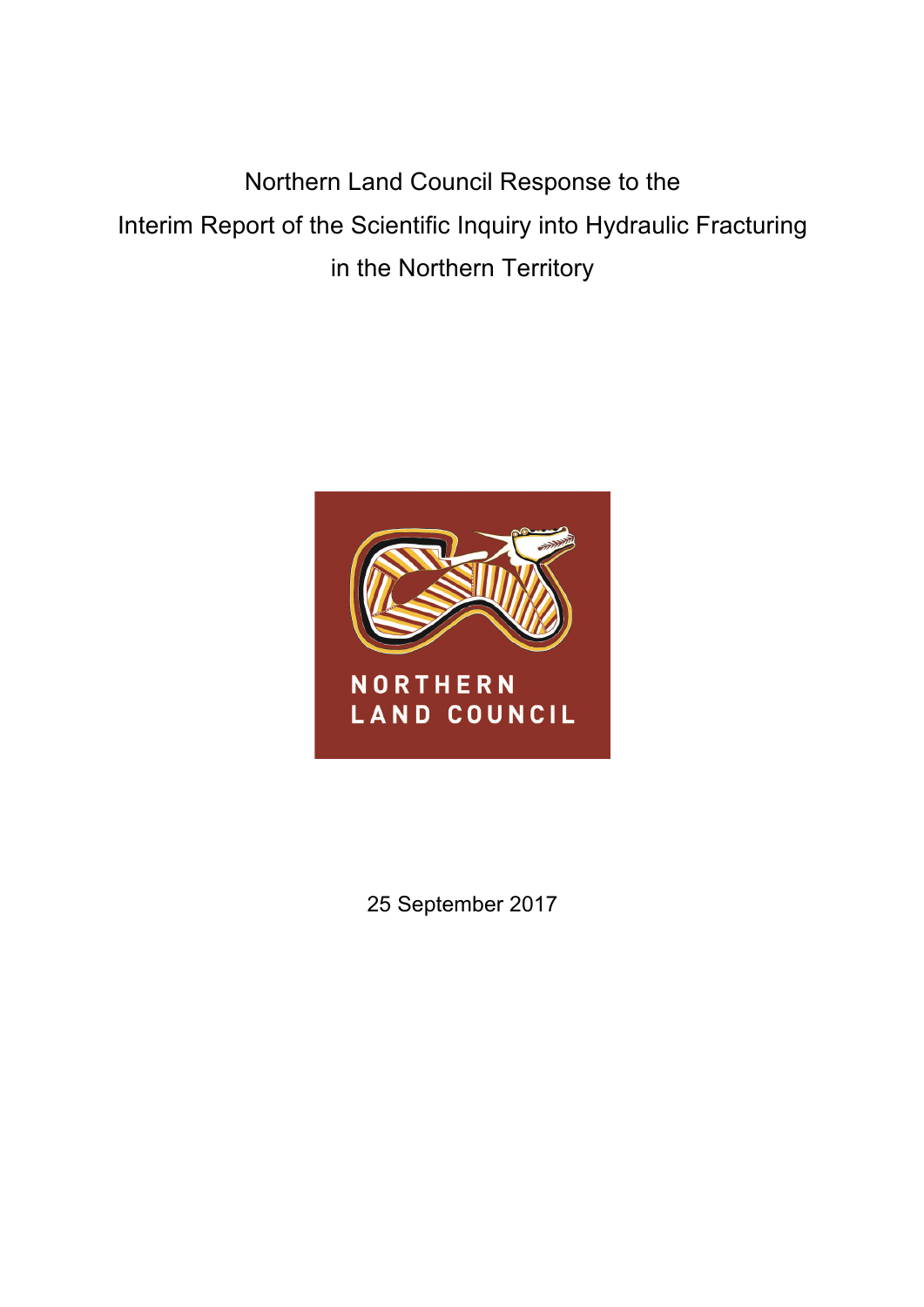This page has been left blank intentionally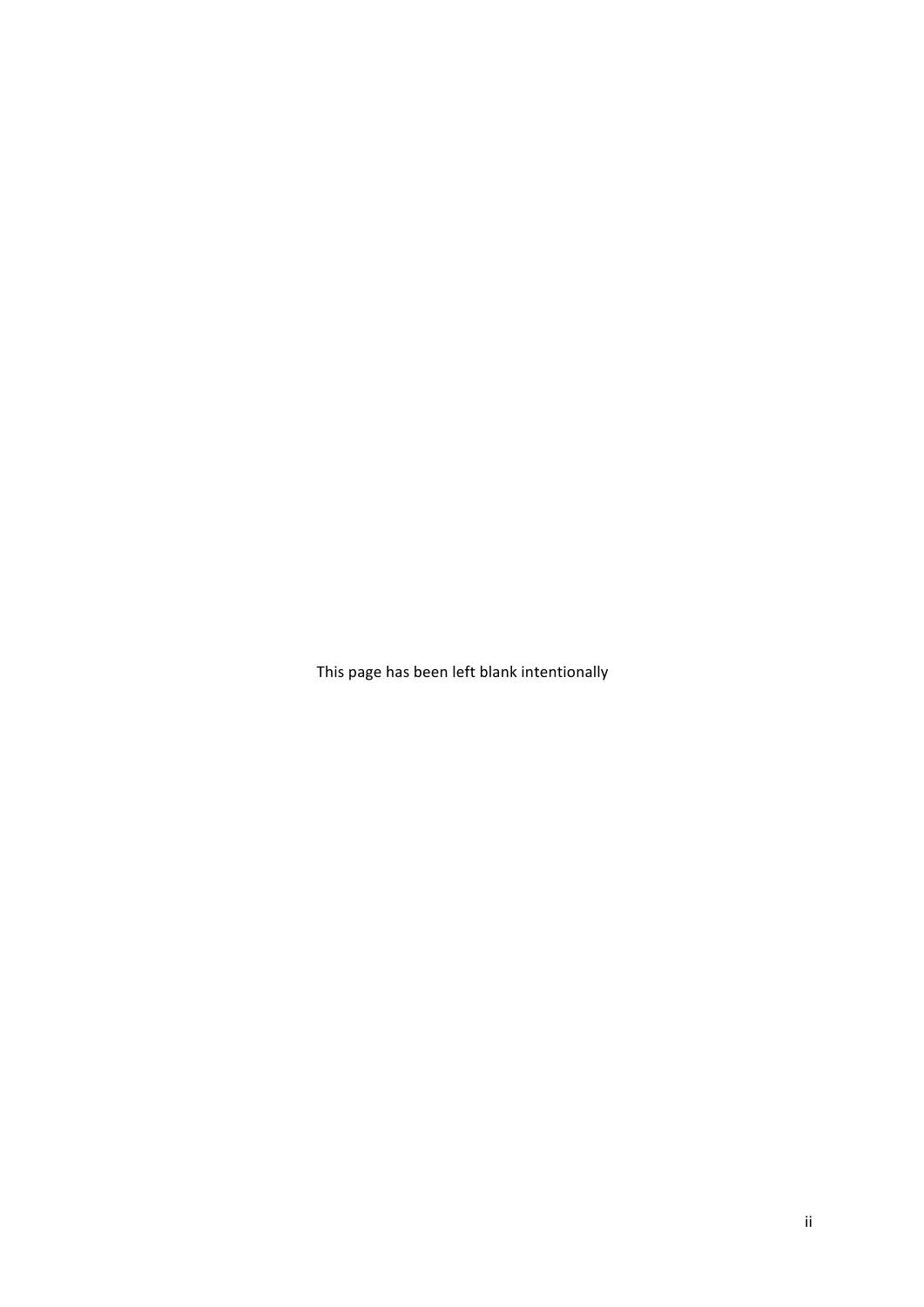# **Preface**

On 14 September 2016 the Northern Territory Government announced a scientific inquiry into hydraulic fracturing of onshore unconventional reservoirs in the Northern Territory (the Inquiry) under the *Inquiries Act* (NT). On 14 July 2017 the Inquiry released an Interim Report (the Report), which details the activities undertaken by the Inquiry Panel to date and its preliminary analysis of some of the risks and benefits of hydraulic fracturing for shale gas in the Northern Territory. The Northern Land Council (NLC) is pleased to provide a submission (the Submission) in response to the Report.

The NLC believes that serious reform is required to improve regulation and management of the risks associated with hydraulic fracturing and the broader development of the onshore petroleum industry in the Northern Territory. Regulatory reform and the activities of the onshore petroleum industry must be conducted with the knowledge that Aboriginal people are key stakeholders in these processes. Aboriginal people are an integral part of the social, cultural and political fabric of the Northern Territory and as a group constitute the largest landholders in the region.

The NLC insists that leading practice principles and methodologies be employed when it comes to the implementation of regulatory reform and development of Industry and that any such approach must have regard to scientific norms and relevant principles, highlighting the precautionary principle and Ecologically Sustainable Development (ESD) as examples. Internationally recognised standards such as the United Nations Declaration on the Rights of Indigenous People (UNDRIP) need to be applied and must be consistent with the 'sustainable livelihoods' approach first proposed by the Aboriginal Peak Organisations Northern Territory (APONT) in 2011.

To ensure Indigenous environmental values are accurately represented in any onshore petroleum development proposal across all types of land tenure in the Northern Territory the goal of seeking the informed consent of the Aboriginal land owners for the relevant area should be the standard to which both Government and Industry aim for. The requirement to obtain informed consent would open the door for Aboriginal people to truly be a part of the decision making process for all development proposals that directly affect them and their country if the onshore unconventional gas industry were to be developed in those regions. The Informed consent requirement currently only applies to land governed by the Aboriginal Land Rights (Northern Territory) Act 1976 (ALRA).

It is not the role of the NLC to hold an opinion on the merits (or otherwise) of hydraulic fracturing. Although it is obvious to note that some traditional owners have significant concerns about the use of hydraulic fracturing in the NLC region particularly in relation to the contamination of water in aquifers. To date the Northern Territory Government has not been able to allay those concerns. This is probably because of the poor regulatory regime that applies in the Northern Territory which is a concern shared by the NLC.

The NLC promotes the approach represented by the UNDRIP, ESD and informed consent in the understanding that this is what must be done to achieve the best outcomes for Aboriginal people and in doing so, best represent the environmental values of the petroleum-rich regions of the Northern Territory where Aboriginal people form the majority of the population.

It is the NLC's responsibility to support the informed decisions of Aboriginal people to manage their land, waters and seas, including when engaging with the onshore petroleum industry.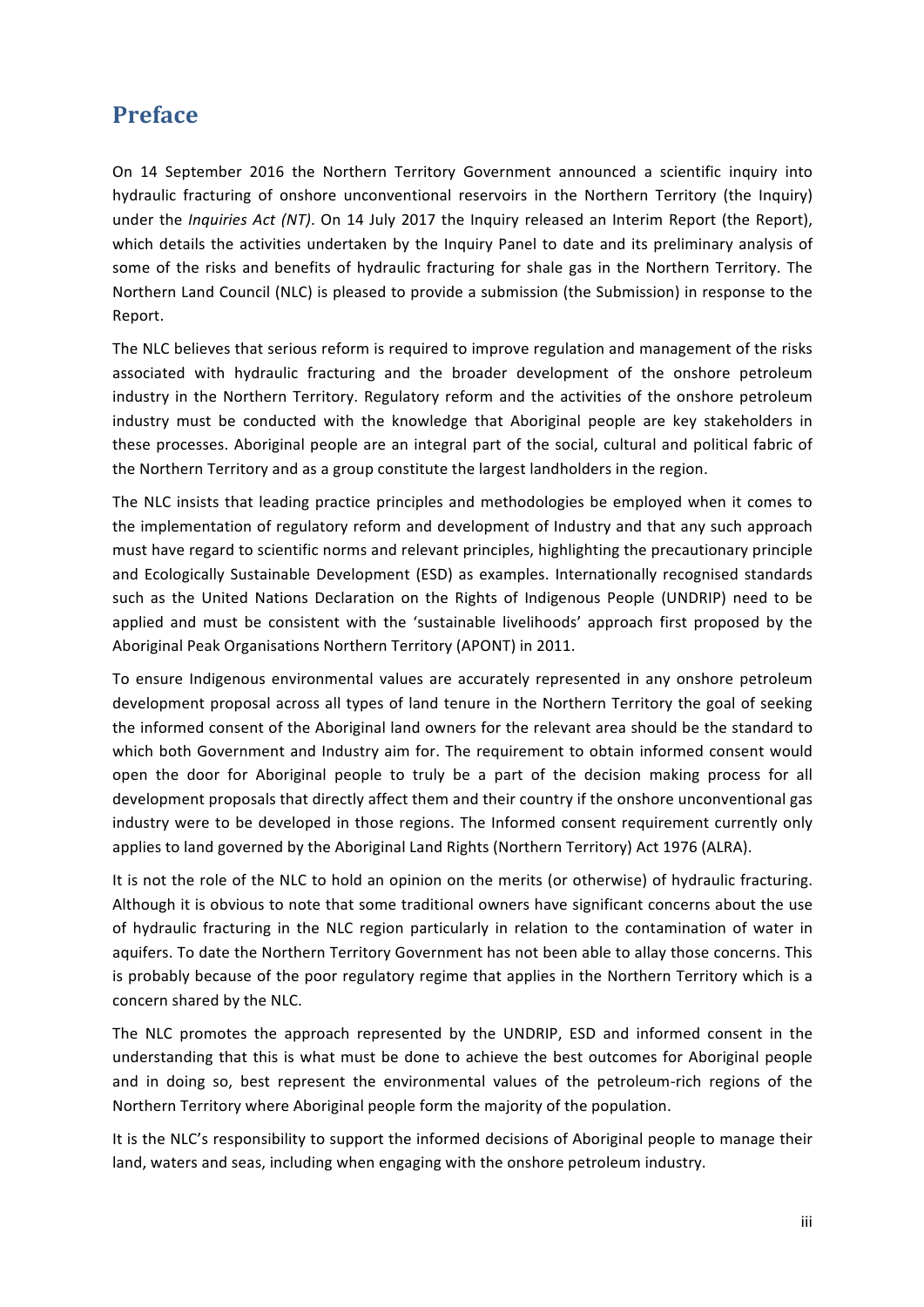This Submission provides new evidence and responds to information presented in the Report that was not previously communicated publically by the Inquiry.

The Submission is made on behalf of the NLC's Aboriginal constituents and provides information on the relevance of the Inquiry to the NLC and to Indigenous people.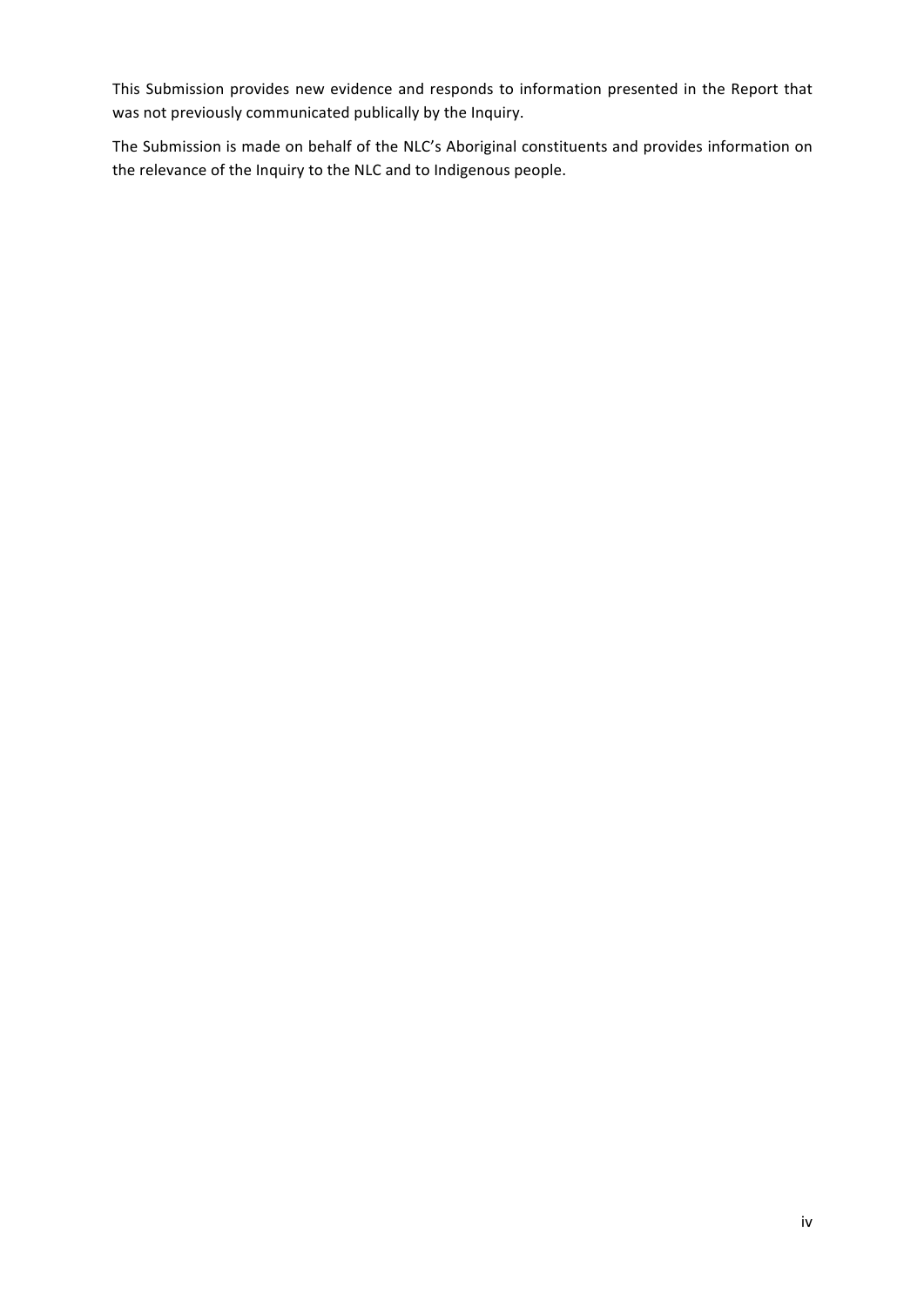# **Contents**

| 8.3.2 Inappropriate planning of regional development due to inadequate knowledge of |  |
|-------------------------------------------------------------------------------------|--|
|                                                                                     |  |
|                                                                                     |  |
|                                                                                     |  |
|                                                                                     |  |
| 8.3.6 Inappropriate location of infrastructure within a development area  14        |  |
|                                                                                     |  |
|                                                                                     |  |
|                                                                                     |  |
|                                                                                     |  |
|                                                                                     |  |
| Part III: NLC response to questions presented on page 92 of the Interim Report  20  |  |
|                                                                                     |  |
|                                                                                     |  |
|                                                                                     |  |
| 14.3.2                                                                              |  |
| 14.3.3                                                                              |  |
|                                                                                     |  |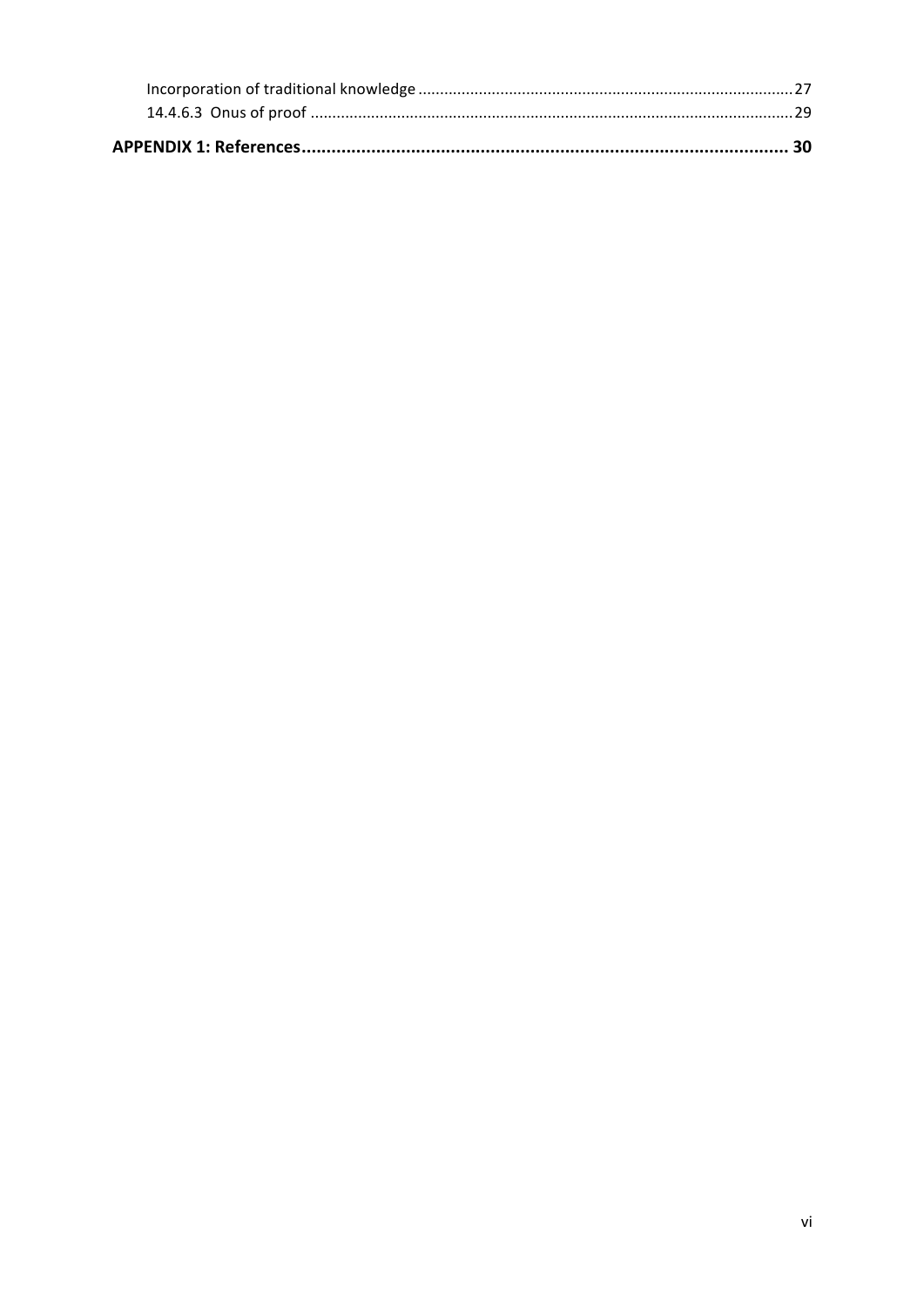# **Chapter 3: Evidence and Risk Assessment Methodology**

This chapter outlines the methodology of evidence gathering and risk assessment applicable to the work of the Inquiry. The approach applied by the Panel to identify and assess the risks associated with the hydraulic fracturing of unconventional reservoirs for shale gas in the Northern Territory has entailed:

- *Identify the spectrum of risks* (environmental, social, cultural and economic appendix 1). This work has also entailed scoping of 'risk themes' with stakeholders through community meetings, existing literature and also written submissions to the Inquiry;
- **Assess the risks** in terms of likelihood and consequences should the risk eventuate by applying a standardised risk assessment framework adopted by the Northern Territory Government Petroleum (Environment) Regulations an explanatory guide, which is based on Australian Standards ISO 31000:2009 Risk Management Principles and guidelines (2016), a world-recognised leading practice standard applicable to a range of situations and industries;
- **Determine mitigation measures** (if any) to reduce risk to an acceptable level (referred to as the 'As Low as Reasonably Practicable' or ALARP) and formulate these with as much precision as possible;
- *Identify and fill knowledge gaps* (where possible) for areas which require a more detailed and in depth analysis. To this end independent studies into the potential economic and social impacts of an onshore shale gas industry in the Northern Territory have been commissioned by the Inquiry.

### Underpinning Evidence

The main sources of information the Inquiry has referred to in the Report includes:

- Reports from prior Inquiries the Hunter reports and Hawke reports (2014 and 2015)
- Published scientific literature which is limited;
- Unpublished reports such as the Final report of the Australian Council of Learned Academies (ACOLA);
- Stakeholder meetings, community forums/hearings conducted by the Panel and written submissions from stakeholders; and
- Interstate visits with petroleum industry representatives, State regulatory bodies and other sources of expertise.

In line with the views of many stakeholders the Inquiry has judged that there is a paucity of baseline studies.

Studies have been commissioned for the following:

- Quantifying methane emissions from the on-shore shale gas industry- contract awarded to the University Melbourne;
- Mechanisms of unconventional gas extracted and what occurs when wells are abandoned contract awarded to the University of Sydney;
- Social impact assessment framework with Beetaloo sub-basin as a case study contract awarded to Coffey Services Australia Pty Ltd; and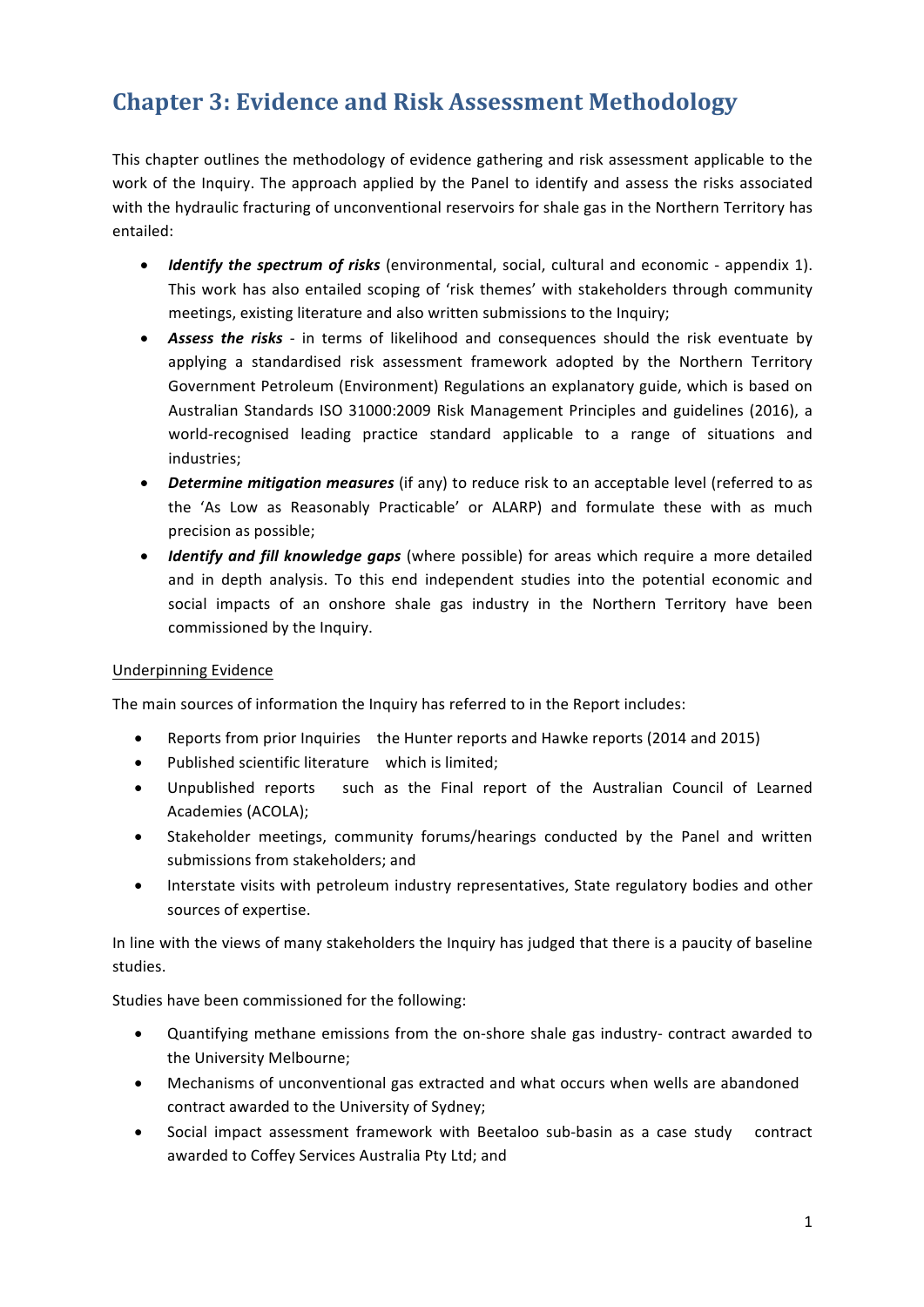• Economic assessment to determine the actual and potential direct and indirect economic benefits and risks associated with development of the onshore shale gas industry in the Northern Territory - contract awarded to ACIL Allen Consulting Pty Ltd.

It is noted that some of the consultancy firms awarded contracts by the Inquiry may consequently be well placed to capitalise on their involvement with the fracking studies should the onshore shale gas *industry proceed in the Northern T and other locations.* 

### Diffusing controversy through a scientific process

The Inquiry process has identified that a lack of readily accessible and comprehensible information has plausibly contributed to hydraulic fracturing for unconventional and conventional gas, shale or coal seam to be referred to as being the same in all situations. Further confusion appears to exist about the degree to which environmental impacts associated with coal seam gas developments are transferable to the shale gas sector, regardless of the geological and geographical context.

Claim and counter claim has led to confusion and misinformation on both sides of the fracking debate. Stakeholder opinions expressed via public hearings held by, and written submissions highlight that multiple perceptions exist. In addition a number of respondents to the Inquiry voiced concerns indicating a lack of trust in the corporations, industry self-regulation and other regulatory bodies involved across both the public and private sectors.

The Report suggests that *the public just wants to know where to turn to get the facts the truth*. It is fair to say that multiple stakeholders are looking for the Inquiry to objectively filter through the plethora of information in a scientific manner which is cognisant of the context for public opinion/perceptions. Public opinion is identified as valuable to the Inquiry: "*public opinion and attitudes are relevant to determining whether or not any onshore unconventional shale gas industry holds a social licence to operate and if absent how it can be obtained" (page 18).* 

The Inquiry has identified a high level of mistrust in terms of interpreting impacts of fracking. In this context the Inquiry is attempting to establish a sound judgement environment and process which will gain trust and respect in terms of its objective rigour. However, there is sufficient elasticity in the risk assessment process for a high degree of subjective judgement to be applied in terms of the focus (aspects of impact) presented in the Interim and Final Reports and how information is treated and weighted when making final judgements (Fishchhoff et al. 1984).

## Processing information

The structure of enquiry needs to be sufficiently explicit so that it may be readily viewed as objective and has the capacity to be rigorously questioned by all stakeholders. A trustworthy and precautionary examination process with an explicit structure is required to achieve the following:

- Identifying the objects/values which may be compromised;
- Filtering information and forming judgements with regards to the degree to which the objects/values may be influenced to determine the "material" risks". The term "material risk" requires definition but could be interpreted to generally mean of sufficient magnitude to cross a threshold in terms of making a difference; and
- Forming judgements and claims and their context (e.g. specific to general) which need to be clearly defined and complemented with a means of examining the weight and or uncertainty of supporting information (e.g. quantity, quality, breadth or rigour of information sources) with appropriate caveats.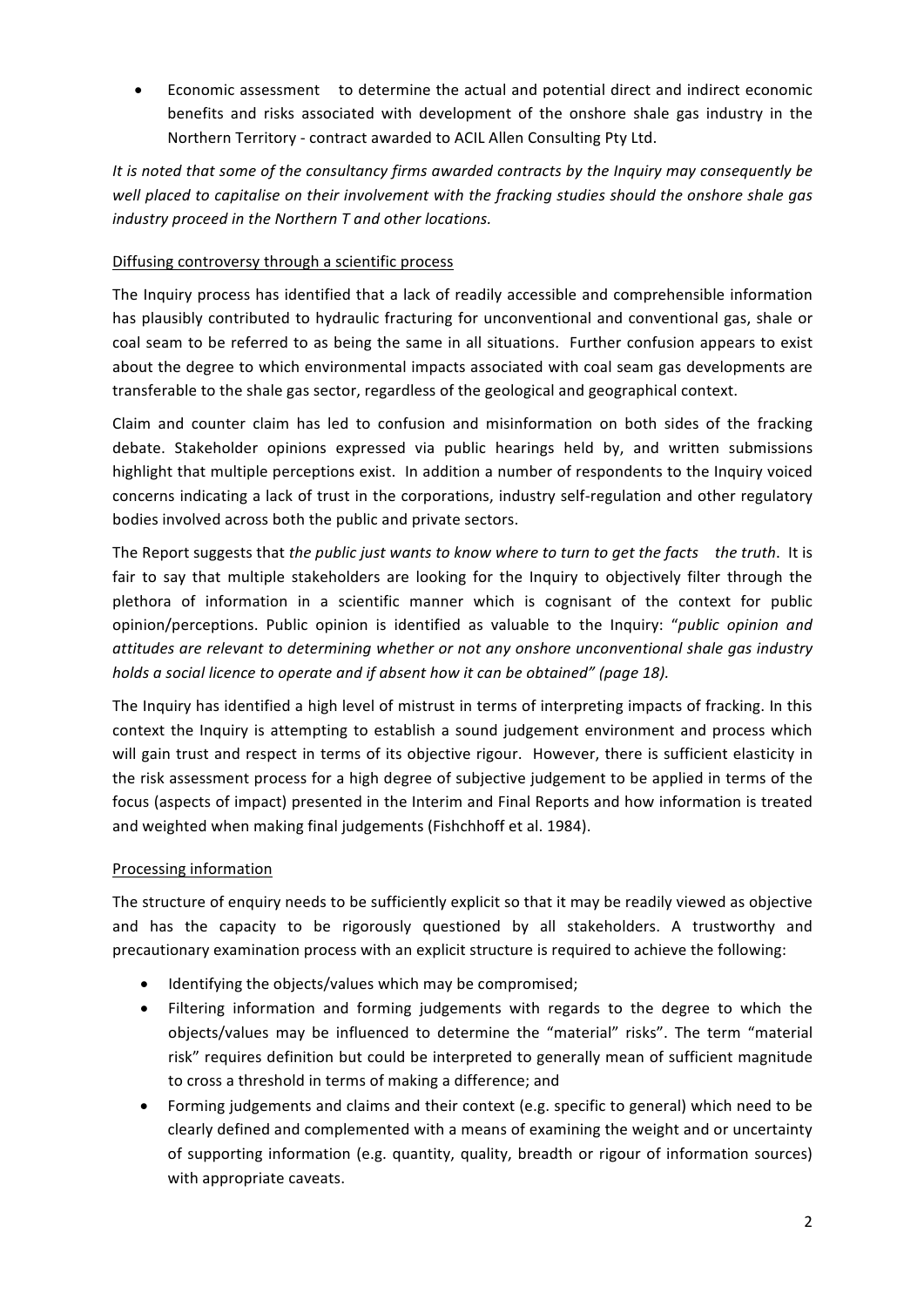**Recommendation 1:** *Identify* the scientific processes to filtering through the wide range of *information* and selecting the key themes for interrogation in the public reports. Importantly distinguish opinion and speculation from well substantiated information and evidence. For example identify the process of *objective social enquiry* at least in an appendix identify how themes are selected for presentation in the public report and their degree of representation (e.g. raised a number of times from different sources/sectors vs a lone example etc.).

**Recommendation 2:** define "Material Risks" and the process for judging issues as material and *therefore warranting interrogation for mitigation.* 

**Recommendation 3:** Provide a means of weighting evidence and or claims. Strong or defamatory claims need to be backed by equally strong evidence. Judgements may need to be based on limited short term studies or results with a high degree of variability, extreme extrapolation and even speculation. In contrast some judgements may made with more certainty if backed by rigorous studies with broad sampling over a wide range of situations and undertaken by multiple different parties mostly reaching similar conclusions. A means of qualifying depth and credibility of the underpinning information would improve the risk assessment process.

**Recommendation 4:** Detail the risk assessment process. Highlight the components of a risk element and the interconnections between risk elements (e.g. surface water impacts and biodiversity). Reference all information underpinning proposed impacts and proposed mitigations. Identify the residual impacts with the proposed mitigation measures in place. Indicate the potential risks of noncompliance with mitigations or poor implementation. Clarify criteria for distinguishing examining different scales and dimensions of a risk element (e.g. the scale of impact local to extensive short term to long term impact, reversible to irreversible etc.) leading to a resultant summary statistic (refer to Fishchhoff et al. 1984 & ). Chapter 8 of the Report provides some more specific definition of low to high levels of impact this should be provided for each chapter of the Final Report.

*Recommendation 5: Clarify and quantifying uncertainty in the final risk classification.* Risk is currently interpreted as uncertainty to an objective. Establish levels of certainty by means of a ranking scale (e.g. high level of certainty to low level) so that residual risks and their acceptability may be examined in the context of uncertainty to an objective (e.g. security of water quality).

Qualify the uncertainty in claims (scientific, opinion or speculation). Provide caveats where further evidence is required to make sound judgements or whether there are limits/constraints on increasing certainty even through further studies. Indicate where there is evidence of noncompliance.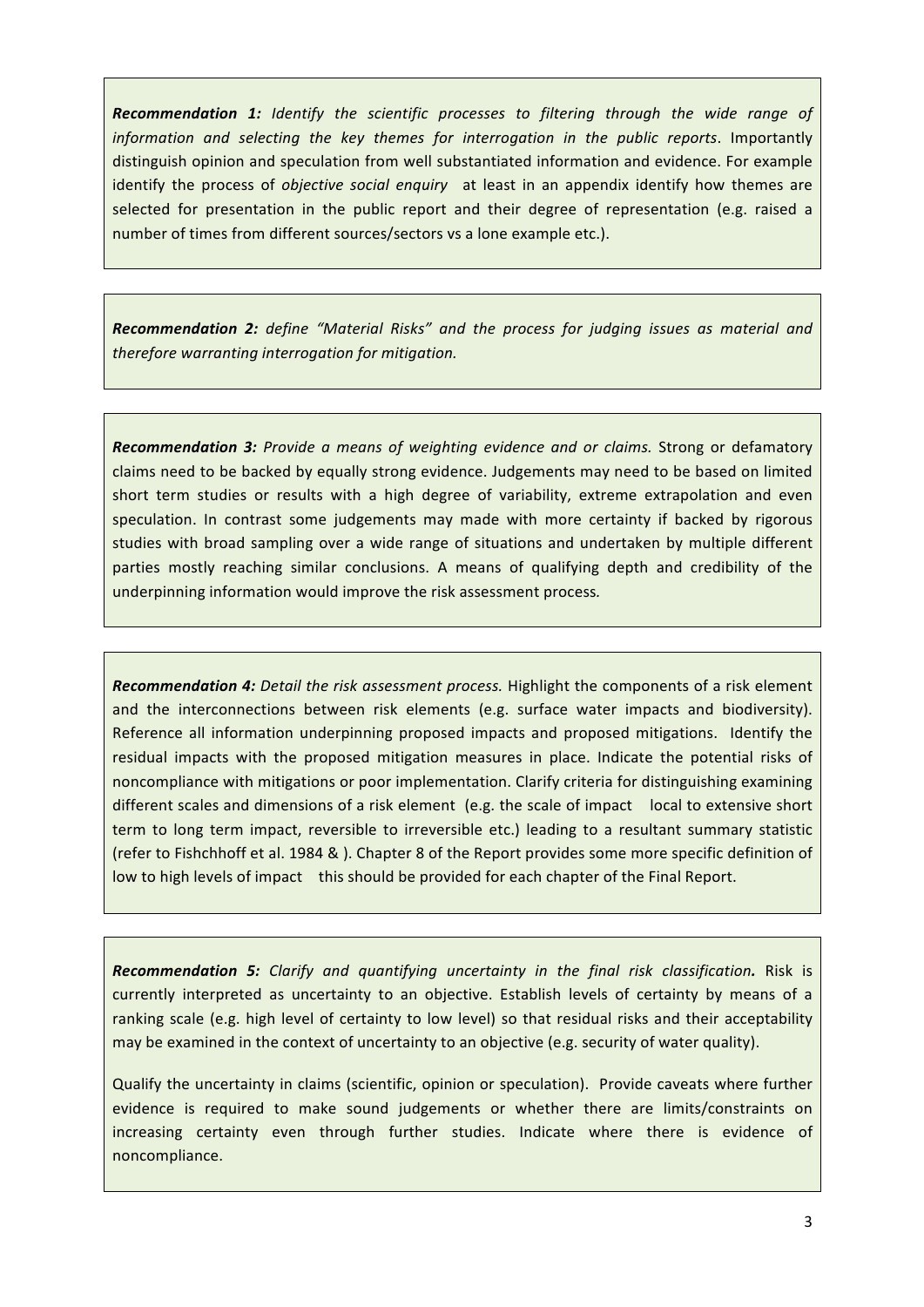# **Chapter 5: Shale Gas Development and Management**

### **5.2.2** Stages of exploration and development

Final Stage: Removal of all pipelines and other infrastructure.

- The Report refers to the removal of all pipelines and other relevant infrastructure once gas fields are no longer producing. Is it feasible that the removal of sub surface pipelines will occur? Given this would happen many years into the future it is unrealistic and potentially misleading to make such statements when no commitment has been made by companies wishing to develop gas fields. This statement should be removed from the report as it is speculative in nature.
- The Report fails to discuss what would happen to wells and other infrastructure should a company fall into receivership or close down prematurely. The Northern Territory has a large number of legacy mine issues and it would be prudent to discuss the issue of liability and who would have responsibility to remediate under such circumstances. Such discussion should capture the issue of security or rehabilitation bonds and how such bonds are calculated. Questions that should be asked by the Inquiry include: are these bond amounts sufficient to fully remediate all infrastructure and manage abandoned (legacy) wells into the future? If not what changes need to be made to the way bond amounts are determined to ensure remediation is fully funded by the bond?

### **5.3.3 Decommissioning**

The following information was provided to the Inquiry by Pangaea Resources Pty Ltd (Pangaea):

Steel bridge plugs are inserted in the wellbore at various levels. Together with the cement plugs they provide a long term barrier and create segmented pressure cells should the steel casing ever corrode or be broken by fluids in the local geological setting or tectonic stresses or even earthquakes (page 28).

- The term 'long term' needs to be defined. There is a concern that local Aboriginal people will be the principal risk holders for existing and future legacy wells that may slowly deteriorate over time;
- Seismic activity can sheer casing particularly casing weakened over time or casing damaged due to inappropriate storage and handling practices (i.e. 'pinched' or corroded casing) who will monitor abandoned wells and who will be responsible for their ongoing maintenance?

Should fluids gain access into the casing, the presence of several layers of cement plugs should mitigate the risk of and movement into a place where environmental harm would result?

- If fluids entering a casing are highly saline, can such fluids increase corrosion (rusting) and cause the casing to deteriorate?
- If saline fluids assist in the deterioration of casing what is to stop seepage of such fluids into groundwaters?

The Report refers to a single blow out event in the Northern Territory. Given that very few wells have been drilled in the Northern Territory thus far a single blow out incident is of concern as it potentially highlights a lack of robustness in the regulatory regime, limited geological knowledge within the region and/or the inexperience of persons undertaking the activity.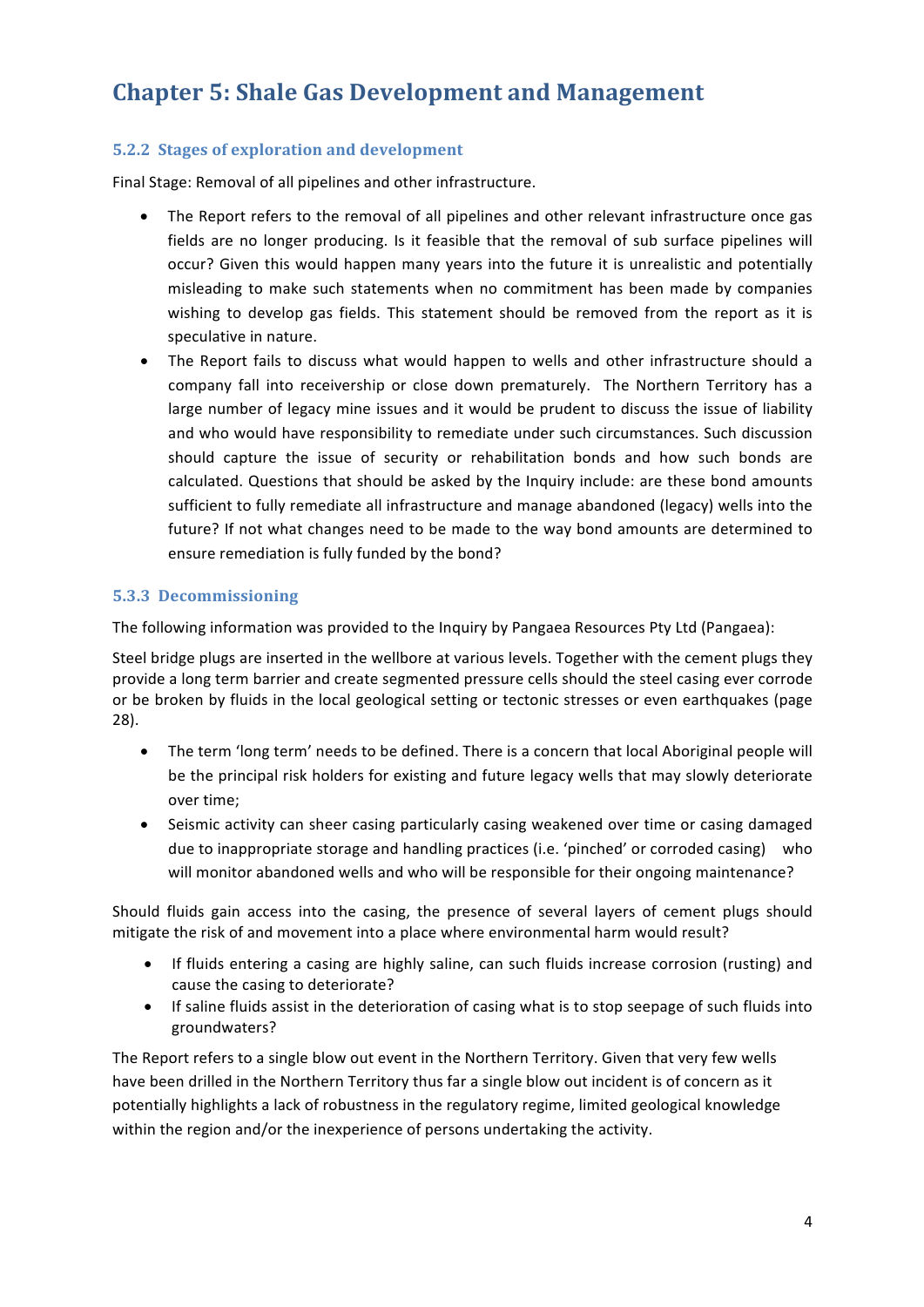#### **5.5.1 Wastewater production**

Above ground, the flowback and produced water is either stored in temporary storage tanks or ponds or is conveyed to a wastewater treatment plant. It is worth noting that:

- Section 5.5.1 of the Report references wastewaters being conveyed via pipeline to a wastewater treatment plant, currently no wastewater treatment plants exist in Northern Territory and there has been little discussion relating to the construction of a facility suitable to process wastewaters. Stored wastewater is potentially problematic over the wet season. Storage facilities may overflow or floodwaters may present a hazard.
- Unlined storage ponds, damaged and incorrectly stored and transported wastewaters pose a risk to the environment as has been commented on under section 5.6.4 of the Report.

Where will the wastewater be treated and to what standard? Water can be reused but how many times, at what point does the deteriorating quality of wastewater render it unusable? How will the transport and storage of this wastewater be adequately managed and regulated?

### **5.5.3** Composition of flowback and produced water

On page 29 of the Report it is written:

overseas studies do suggest that flowback and produced water can contain a much greater number of potentially environmentally sensitive chemicals than are present in the original hydraulic fracturing fluid composition, and that the majority of these additional compounds originate from the minerals and organic compounds present in the shale formation. However, this does not mean that because a chemical is detected in flowback or produced water it will be harmful to human health or the environment.

In accordance with the precautionary principle the Report should also note the counterpoint which is to state that it doesn't mean that the flowback or produced waters are safe either. It is the NLC's view that stringent testing by independent laboratories must be mandated in order to define and understand the chemical composition of flowback and produced water, only then can the identified chemicals be compared with Australian guidelines to determine potential environmental or health issues and informed management plans developed.

**Recommendation 6:** Water contaminated with hydrocarbons (from wet wells) must be assessed and *contingency water management plans developed prior to commencement of drilling.* 

**Recommendation 7:** Analysis of both individual chemicals and any new chemical compounds formed as a result of the hydraulic fracturing process should be carried out and the results disclosed to the *public* to allow any potential environmental or health impacts to be determined.

**Recommendation 8:** There should be full, public, independent analysis and disclosure of the volume, *chemical and other characteristics of all flowback and wastewaters.*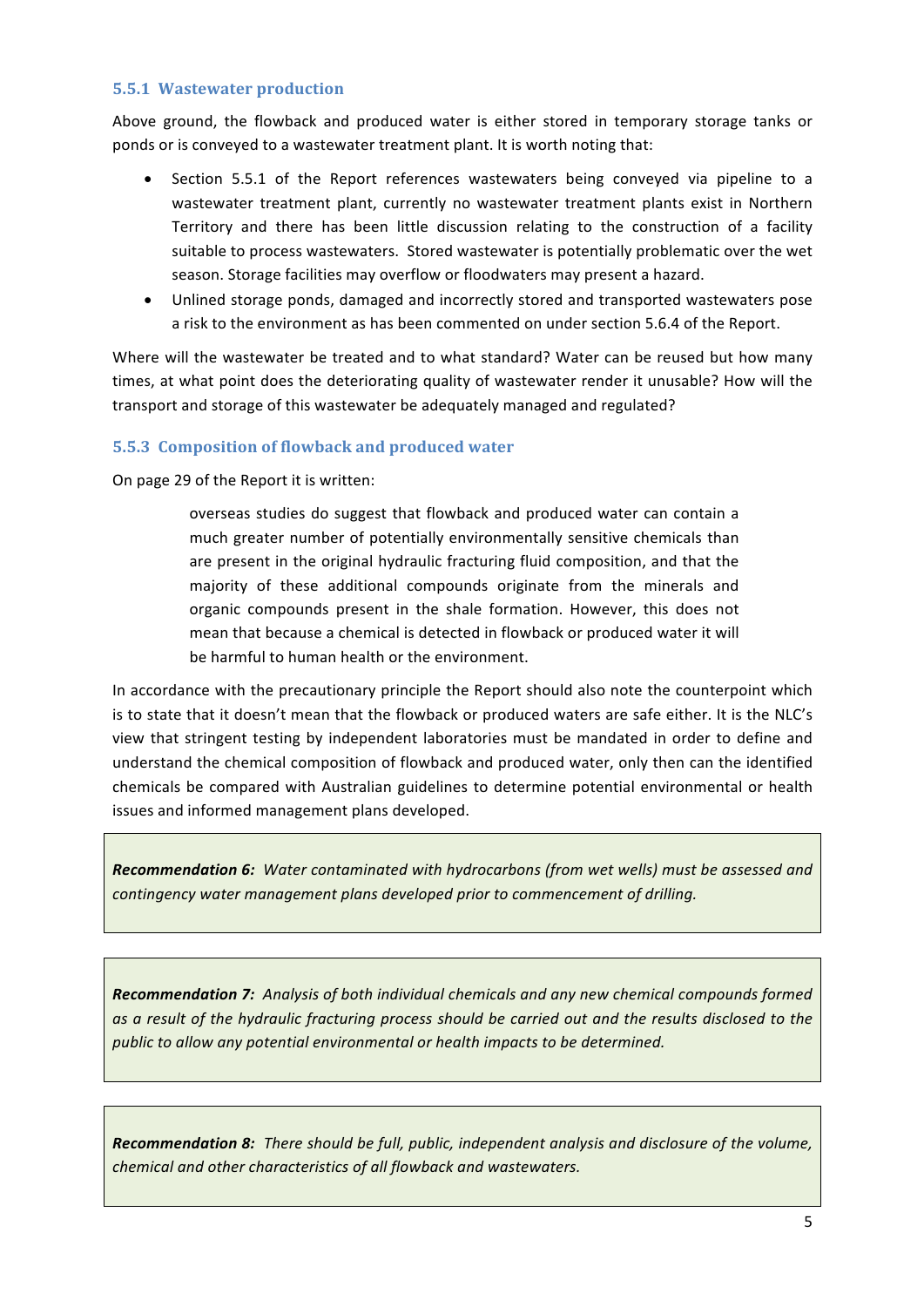#### **5.6.4 Wastewater management incidents**

On page 31 of the Report information is provided from a 2016 assessment by the US EPA that "collated data from thousands of wells that had been drilled and hydraulically fractured over the past decade". From this study the US EPA concluded "there was no evidence of widespread impact on shallow aquifers, and no demonstrated cases of contamination of drinking water resources from hydraulic fracturing at depth. It did however identify cases of drinking water supplies being contaminated by hydraulic fracturing fluids or flowback water, and of the contamination of aquifers as a result of failure of well integrity during and after hydraulic fracturing" (page 31) had occurred. This statement appears to contradict earlier statements in the Report that assert fracking does not impact on groundwater.

Given hydraulic fracturing is the principal technology required to facilitate exploitation of the Northern Territory's onshore unconventional gas reserves, the NLC urges the Panel to consider the impacts on ground and surface water associated with all aspects of the onshore gas industry including but not limited to activities conducted during the construction, operation, decommissioning and abandonment of wells and associated transportation and other infrastructure. The impacts of hydraulic fracturing are best understood in the broader context of the development of the entire onshore unconventional gas industry from start to end and not as a single event or a limited process.

The aspects of the industry considered by the Panel as having the capacity to impact upon the environment should be broad, long term and include, but not necessarily be limited to employment, land clearing, well construction, perforation, hydraulic injection, flowback and produced water, chemical and wastewater storage, all transport (cartage/handling) of petroleum, wastewater, chemicals, infrastructure and any related materials, decommissioning, rehabilitation and well integrity.

# **Chapter 6: Shale Gas in Australia and the Northern Territory**

It is disappointing that no information was provided about the Northern Territory environment in this section of the Interim Report. There are a number of factors unique to the Northern Territory, including a large Aboriginal population and diverse natural habitats covering large areas, that provides a novel context for the development of a domestic onshore gas industry. An example of this are the many Indigenous Protected Areas that are part of Australia's National Protected Areas system recognised by the IUCN. This type of information should be provided here to fully appreciate the potential impacts of onshore gas exploration and development. Unique cultural, heritage, biodiversity and other values ascribed to large parts of the Northern Territory, including the Beetaloo sub-basin, are important and deserve to be presented in this discussion of local context. If the Territory's unique environment is omitted from this discussion the Panel runs the risk of promoting mixed messages where different parts of the Report provides different information and draws different conclusions in relation to the same issue. Any such inconsistencies should be rectified in the Final Report. This issue is demonstrated by the different information presented (and sources of information referenced) in relation to surface impacts under both chapters 6 and 8 of the Interim Report.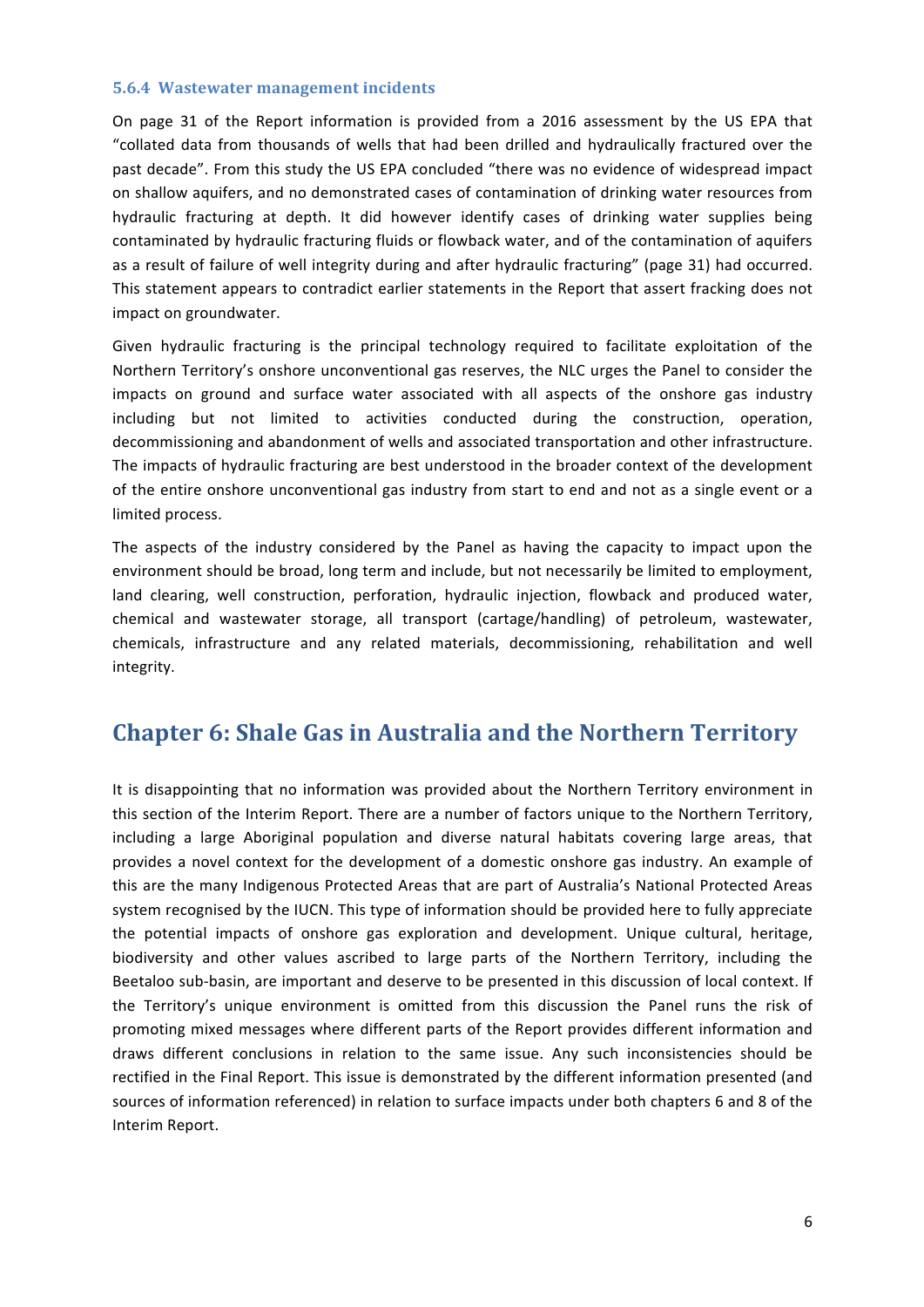#### **6.5.1 Scale of development**

Information provided by the petroleum company Origin in its submission to the Inquiry in relation to a large-scale development scenario is presented on page 43 and repeated in table 6.2 of the Report. According to the Origin submission this development would require between 400-500 wells drilled on 50-65 pads over a 20-40 year period. Pipelines and other ancillary infrastructure (compressor stations, access roads, etc.) would also be required. The Report repeats Origin's assertion that "the entire development area would cover approximately 500 km<sup>2</sup>, with a directly affected surface area of less than 10 km<sup>2</sup> (or 2%) cumulatively" (page 43).

Without knowing the basis for this calculation it is the NLC's preliminary view that the comment relating to the direct impacts on surface area is misleading, as it appears to have omitted road construction. Road construction, and possibly all-weather road construction, will be essential to construct and maintain infrastructure. It appears as though the largest potential impact on the land surface has been left out of this assessment. The NLC urges the Panel to undertake caution and to employ scientific rigour in assessing the veracity of information provided to the Inquiry before this information is presented in any of its public reports.

Notwithstanding the highly speculative nature of predicting surface impacts so early in the life of a project and well before any feasibility assessments have commenced, such forecasts should be accompanied (in public reports) by information about methodology and scope (i.e. land surface area cleared per well multiplied by x number of wells, or x Kms of roads noting average road, width, etc.) and should cover all surface impacts over the life of the project. If these calculations do, as the NLC suspects, only cover limited types of infrastructure over a limited time period then this needs to be disclosed in the Report.

Footnote 94 is repeated twice in the body of the Report (page 44) leading to errors in subsequent references for footnotes 95, 96 & 97.

#### **6.5.2 Rate of development**

The Report suggests that the rate of simultaneous development of Australia's gas fields will be hindered by a lack of drilling rigs and suitably experienced people. If supply constraints dictated higher prices then companies could potentially secure additional drill rigs and more workers and equipment through new orders or international redistribution of existing stock as has been demonstrated in the offshore sector with rig movements regularly spanning the globe.

#### **6.5.3** Infrastructure needs

At this stage, information provided to the Inquiry and presented in the Report reads "the infrastructure needs of the possible development scenario in the Beetaloo Sub-basin suggests that 200 drilling pads and more than 1,000 wells could be required. Access to the well sites would require several hundred roads in the first instance, and the installation of connecting pipelines to treatment/production facilities" (page 43).

• The phrase several hundred roads is ambiguous. The estimated total straight line Kms and  $Km<sup>2</sup>$  of surface area covered by these roads would be a more relevant reference (such as presented in table 8.1 on page 69).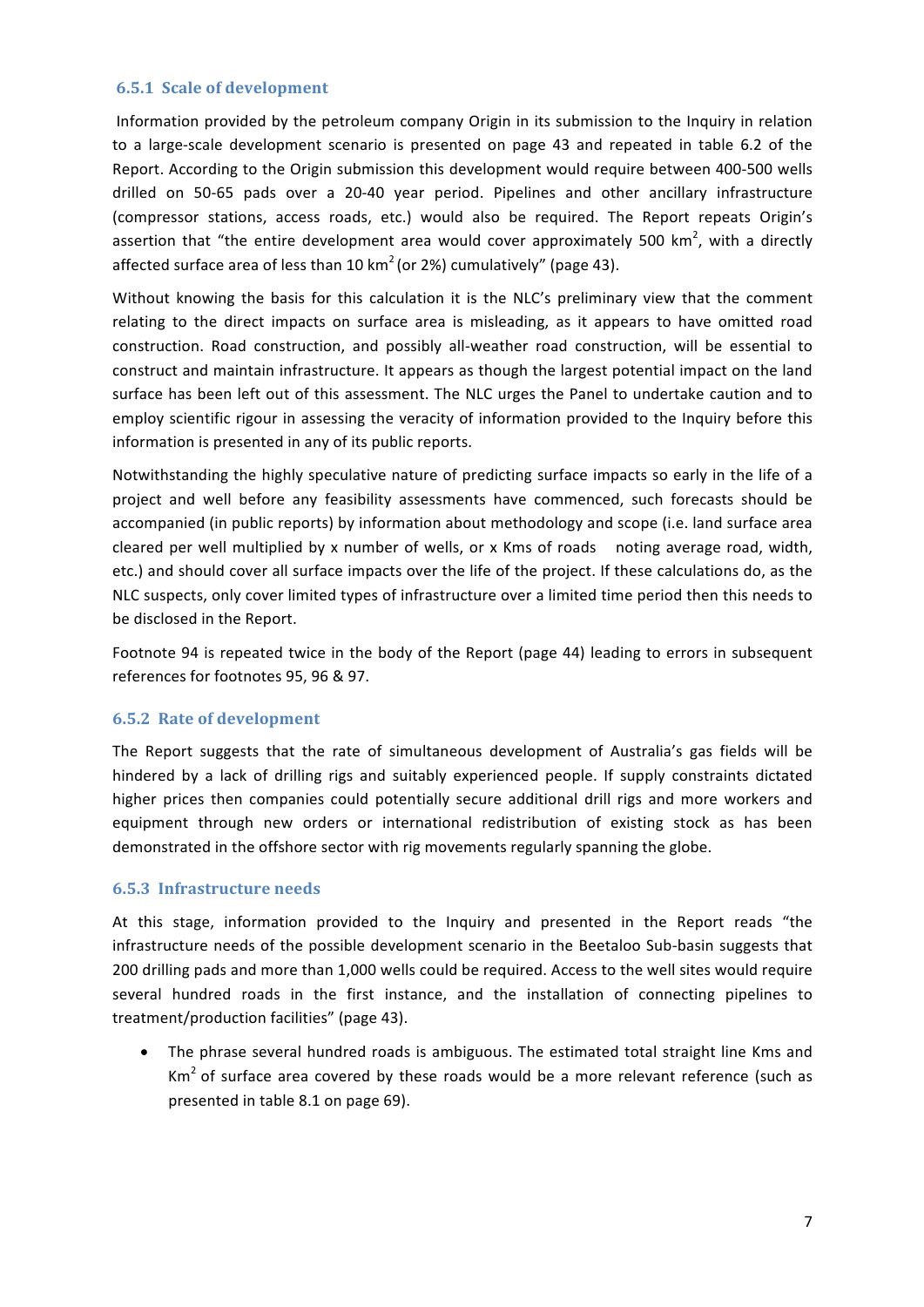# **Chapter 7: Water**

In the Northern Territory the onshore petroleum industry is not subject to and is in fact exempt from regulation under the Water Act. The NLC considers this exemption to be a considerable oversight given the potential for rapid development of the onshore petroleum industry in the Northern Territory. In any event it should also be noted that the NT Water Act does not comply with the National Water Initiative. So there is much work to be done to ensure an appropriate regulatory framework for the management and protection of the NTs water resources is brought into existence to ensure that one can have confidence especially in relation to hydraulic fracturing.

Chapter 7 acknowledges that there is insufficient scientific information available to fully understand the potential impacts to both ground and surface waters. Given the lack of quantifiable data it is difficult if not impossible to prove that industry will meet the Northern Territory's aspiration for sustainable development, particularly with respect to key themes and concerns expressed by the public about water.

Given the lack of data available on both ground and surface waters within the Beetaloo Sub-basin (and surrounding regions) and given how little is known about ground and surface waters and their interaction with ecosystems and biota, it is disappointing to see that water use/extraction estimates used in the Report are based in the mainly on estimations. It is also disappointing to see that only water extraction for hydraulic fracturing is considered and the comprehensive water requirements of the industry as a whole does not appear to have been considered in the Report.

The Report fails to consider the multiple hydraulic fracturing events that an onshore unconventional gas well would typically be subject to over its productive life. Water requirements for infrastructure, construction, dust suppression, maintenance and drinking should also be considered and volumes calculated. This failure to properly capture and account for water use is disappointing and fails to meet community expectations as water use and potential contamination are key concerns held by both Indigenous and non-Indigenous members of the Northern Territory public. The NLC hopes this oversight will be rectified in the Final Report.

#### **7.2.1 Surface water resources and 7.2.2 Groundwater resources**

These sections of the Report highlight community concerns regarding the risk of excessive water extraction to groundwater and to the maintenance of dry season surface water flows and catchments. Overexploitation of groundwater resources, in many instances, typically leads to moderate if not strong impacts to Groundwater Dependent Ecosystems (GDEs) due to hydrological changes that occur during extraction (MacKay 2006). This can result in changes to the vegetation structure and composition of these ecosystems not to mention the potential for groundwater extraction to lower environmental flows in river systems that can result in lower carrying capacities in these rivers and river dependent ecosystems such as billabongs and wetlands. This is so also concerning the likely effect upon sacred sites such as springs and river systems if there are adverse effects upon water flows and the recharging of aquifers.

In western and southern Queensland, the flow rate of springs fed by the artesian basin have been estimated to have decreased by as much as 75%, contributing to changes to the vegetative communities associated with spring wetlands (Fensham and Fairfax 2003).

This reduction in flow rates has been demonstrated to cause salt intrusion and land subsidence (Kendy et al. 2003) and while NLC notes that conditions and the nature of industry in Queensland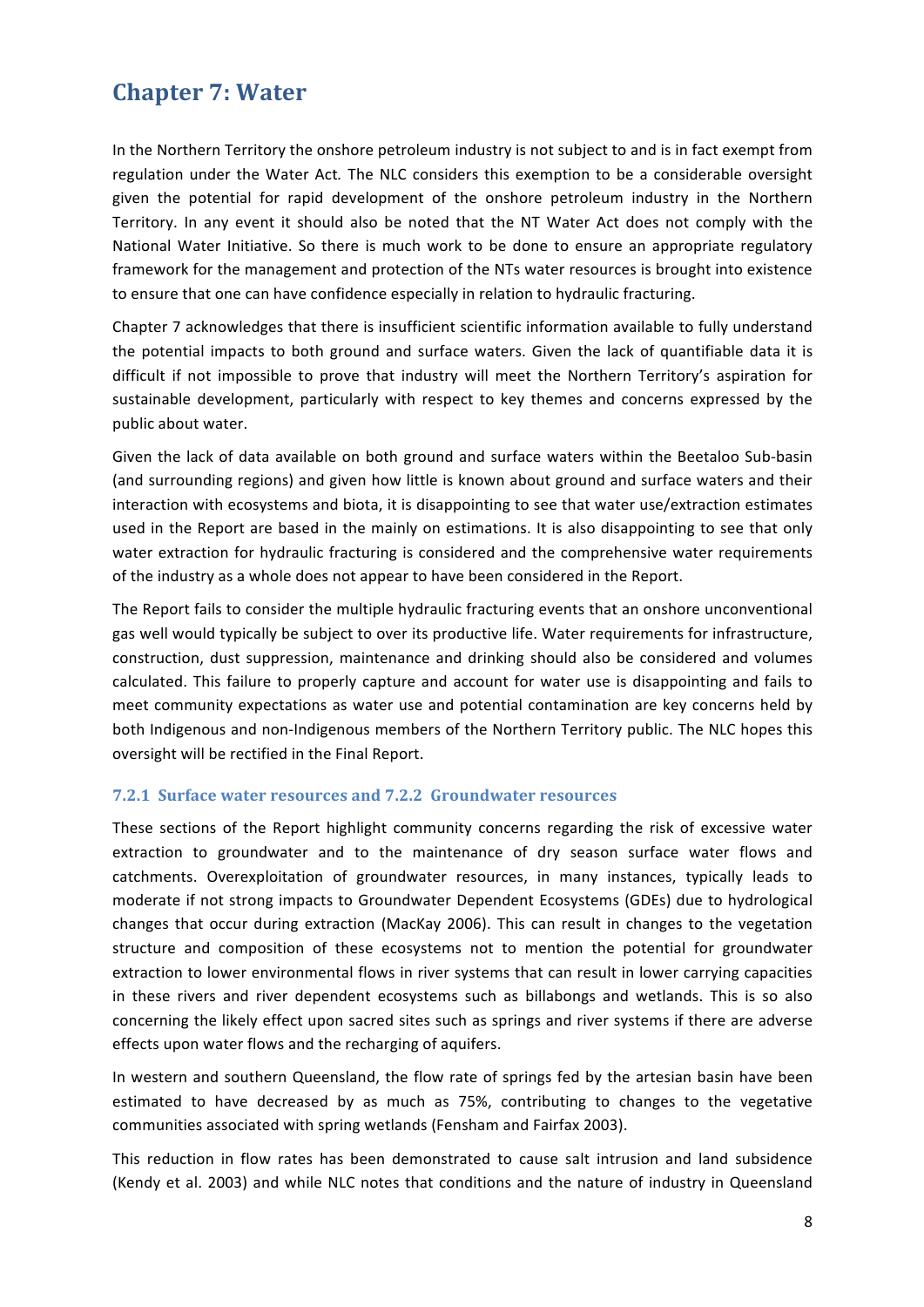may be different to what is proposed with the Northern Territory the lessons learnt from such examples should be thoroughly considered.

Classically, the application of safe or sustainable groundwater yield is defined in terms of the average recharge rate of an aquifer so as to balance the long term withdrawal and recharge rates. In respect to the Beetaloo Sub-basin, the Panel has acknowledged that little is known about the recharge pathways of the aquifer let alone the rate of recharge. Without greater scientific scrutiny of recharge pathways, aquifer flows, aquifer volumes and sustainable yield, making any assumption on what could possibly be extracted for use in hydraulic fracturing and related activities of the onshore unconventional gas sector could be detrimental to the maintenance of these systems.

The Panel does not appear to have highlighted the need for, or identified any, future research requirements pertaining to the maintenance of environmental flows in river systems. In particular, those that are supplemented by groundwater discharge during seasonal dry conditions. Little consideration has been given to GDEs and in the absence of quantifiable data defining the acceptable level to which groundwater can fall, with minimum impact to environmental values. It is the NLC's view that more research, including basin-wide baseline studies into groundwater and surface water systems, need to be conducted before an unknown level of onshore petroleum development can be entertained.

#### **7.4.1 Water supply**

Here the Report seeks to address community concerns related to water supply for petroleum development in the Beetaloo Sub-basin. By the Panel's own admission, the nature of the region necessitates the use of ground water to support onshore unconventional shale gas development. The Panel has sought to address the use of water with respect to hydraulic fracturing and its efforts to seek more information based on a 1,000 to 1,200 well development is commendable. However, the NLC is concerned that any calculation of water use will focus on a discrete temporal scenario rather than assessing water requirements over the life of a development and on a regional basis.

It is well documented that in order to maintain adequate production rates from onshore unconventional gas wells, companies are often required to perform multiple hydraulic fracturing stimulations over the course of a well's life. The Report does not clarify if the projected water usage account for this multiple stimulations over the life of well scenario or not. While the NLC is mindful the Panel may consider this outside of its scope, there are associated activities that have not been considered. These activities extend to pressure testing and flushing of pipes, worker/camp usage and civil works such as road construction and dust suppression. The NLC believes any calculations based purely on well stimulation alone could lead to a gross underestimation of the actual amount of water required to service the industry. Furthermore, unregulated water use would render any rigorous regulatory regime incapable of undertaking adaptive measures to ensure the sustainable use of groundwater in the Beetaloo Sub-basin region. Thus the NLC is strongly of the opinion that at a minimum onshore petroleum development must be subject to legislated regulation under a significantly improved Water Act in the Northern Territory.

Additionally, the NLC maintains concerns about the capacity and willingness of petroleum companies to self-regulate and to apply sustainable approaches to the management of water resources that consider both ecosystem services and the water requirements of other stakeholders during the industry's development across the Northern Territory.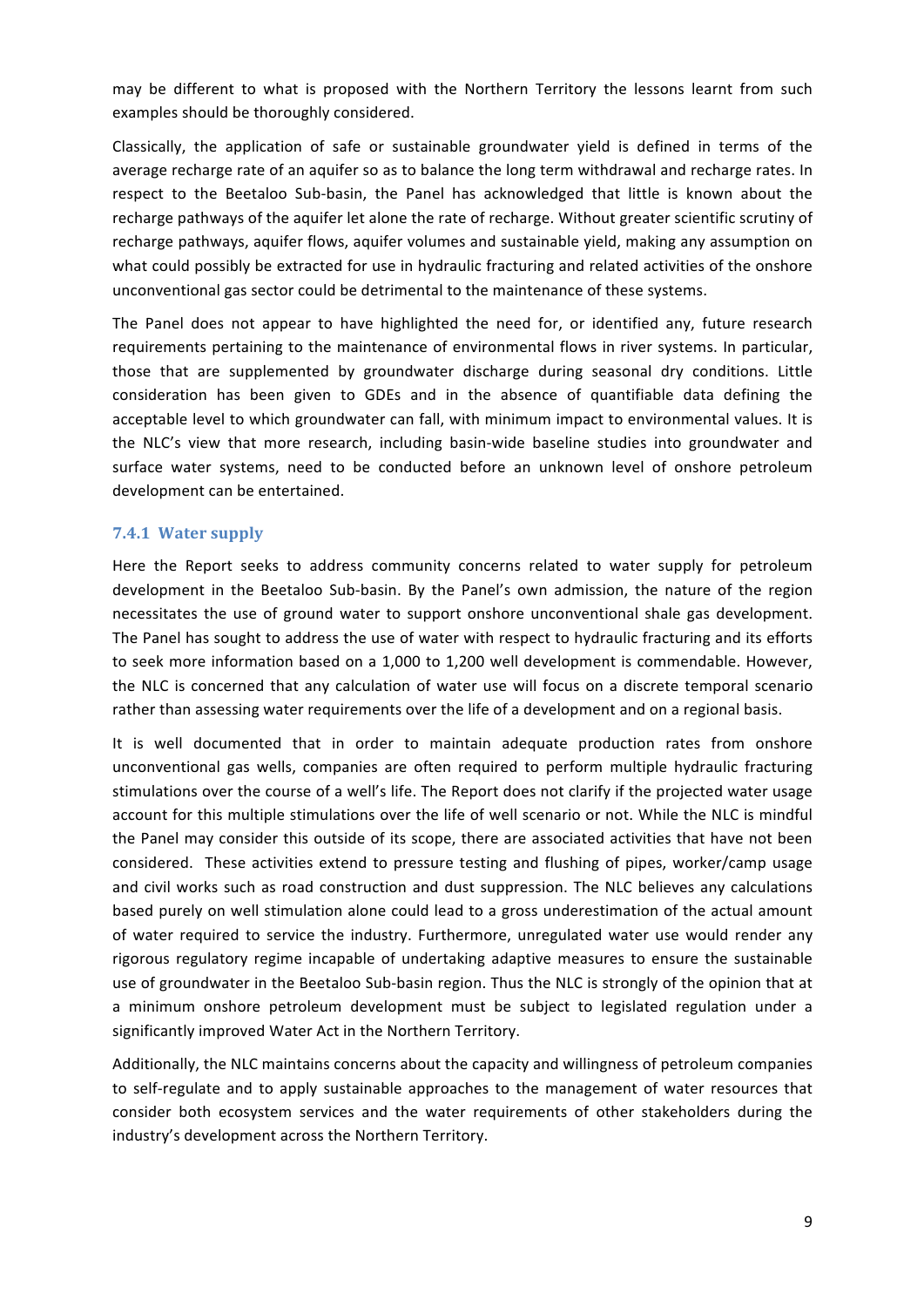**Recommendation 9:** That water usage by the onshore petroleum sector be subject to regulation *under a significantly improved Water Act.*

### **7.4.2 Water Quality**

Section 7.4.2 considers five main pathways by which ground or surface waters may be contaminated. It is disappointing that contamination derived from flowback waters in sumps or other storage facilities has not been highlighted as a potential source of contamination.

Potential problems with the storage of flowback water includes:

- unlined storage ponds;
- damage to liners in ponds though poor handling/storage, livestock intrusion or other; and
- overflow of storage ponds during significant (high-intensity) rainfall events that are commonplace across the Top End of the Northern Territory.

The Report notes that there is no obligation for companies to publically divulge the composition of flowback or produced water from shale gas operations and, as noted previously in the Submission, the NLC believes that this omission from legislation should be addressed in the Final Report and taken up by the Government. The NLC advises the Panel to recommend public disclosure so that in the event of a major spill or contamination event the chemical composition of the fluids entering the environment is fully understood.

#### **7.4.2.1 Surface Water**

The Report discusses the transportation of chemicals and waste fluids and notes the potential for spill however, the Panel makes no mention about where wastewater will be transported to and by what means. Currently there are no treatment plans within the region so it is expected that wastewater will have to be transported great distances in order to be treated. The NLC believes that industry should specifically identify/nominate how wastewaters will be treated within the Northern Territory and that if the moratorium were to be removed or amended that this should occur prior to any such changes.

In the absence of a suitable facility to process wastewater within the Northern Territory the NLC believes that the petroleum companies working in the region should fund the construction of a plant capable of processing wastewater to a standard suitable for discharge and if the moratorium were to be removed or amended, that this should occur prior to the commencement of hydraulic fracturing activities. 

### **7.4.2.2 Groundwater**

The Report discusses the likelihood of groundwater contamination and comments that the chance of spills reaching groundwater is low given the depth of an aquifer. It should be noted that regionally significant aquifers such as the Tindall and Oolloo aquifers are covered by onshore petroleum exploration permits and that in some places these aquifers are unconfined (where the formation or rocks containing the groundwater comprises the upper-most geological layer) and as such are prone to contamination from spills. From this statement it appears as though the Panel is only considering a one-off spill or multiple low-volume spills and doesn't take into consideration of spills over an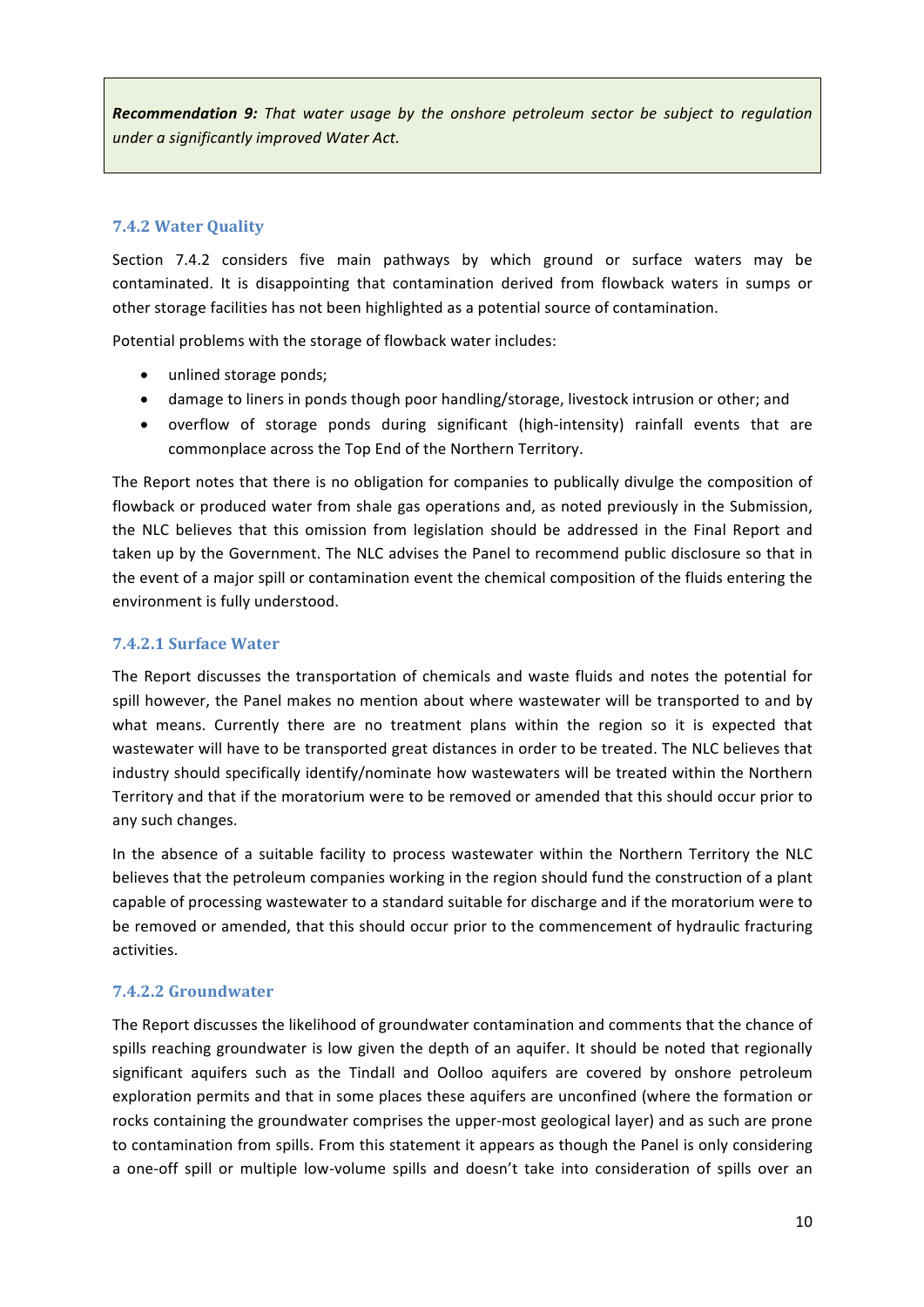unconfined or shallow aquifer or spills that occur constantly in low volumes over a period of time, such as a slow leak within a containment sump.

Given the recent experience of the Katherine Shire in the Northern Territory where groundwaters have been contaminated with PFAS chemicals, it is the NLC's belief that potential groundwater contamination from any source and its management should be of the highest priority to the Panel, Government and any petroleum companies operating in the region.

The Report does highlight that if well engineered solutions are in place the potential for spill and contamination is reduced, this is correct but to date, industry has not demonstrated how it will manage wastewaters and this should occur prior to commencement of any hydraulic fracturing or associated drilling activities.

The Report acknowledges that there is insufficient information available relating to the long term integrity (post-abandonment) of wells that have been subject to hydraulic fracturing. The Report also acknowledges more information is needed on cement plugs, a technology that is a currently used by industry to seal abandoned wells. Given the lack of long term data relating to modern well design and abandonment practices and the potential impacts of these designs and practices to the long term integrity of wells, more consideration should be given to the precautionary principle; that is taking:

- preventive action in the face of uncertainty;
- shifting the burden of proof to the proponents of an activity;
- exploring a wide range of alternatives to possibly harmful actions; and
- increasing public participation in decision making (Kriebel *et al* 2001).

The NLC urges the Panel to acknowledge in the Final Report the uncertainty that exists about exactly how long abandoned wells will maintain their integrity before materials break down and provide a potential pathway for the contamination of groundwater, even when all the required standards have been adhered to in the construction and abandonment of such wells.

# **Chapter 8: Land**

This chapter outlines the key issues and preliminary assessment for impacts of hydraulic fracturing upon the terrestrial elements of the landscape. The following values are addressed by the Report: wilderness and biodiversity, integrity of sustaining ecological processes (such as fire and surface drainage) as well as use of the natural landscape for pastoral and tourism enterprise.

The potential risks to land based assets have been identified through literature review and public submissions. The Report introduces seven potential areas of impact all of which require mitigation. The preliminary assessment defines the categories of low to high risk (page 65) which align with legislated definitions of and material environmental harm and serious environmental harm for the Petroleum Act (Part V Division 2 page 112) which are consistent with the Environmental Offences and Penalties Act (refer to the Petroleum Environmental Regulations - explanatory guide July 2016 page 9).

The following sections each begin with a summary of the judgements made in the Report followed by NLC comments.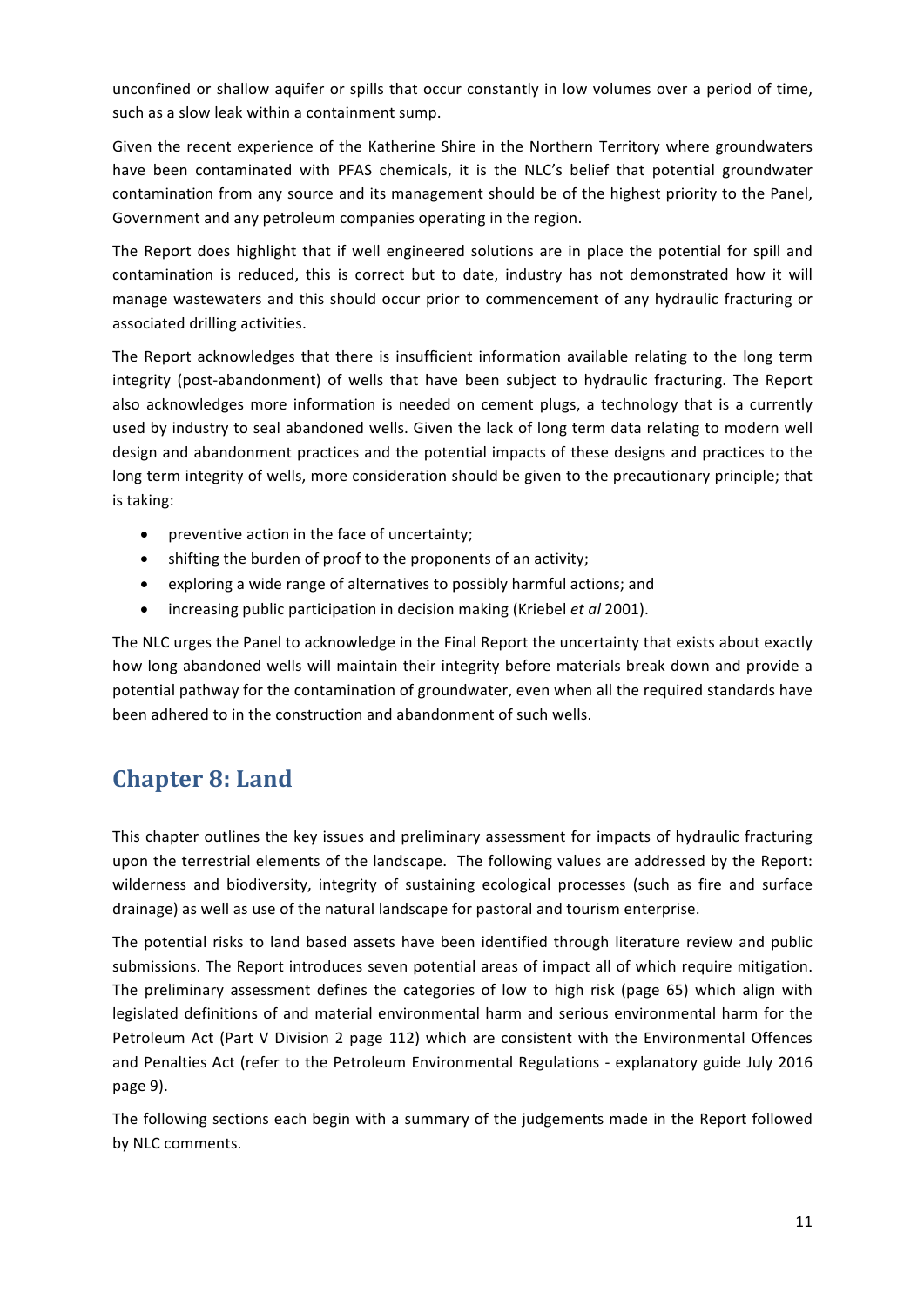#### **8.3.1 Landscape amenity**

The landscape amenity impacts are judged to have a high consequence in some contexts (e.g. if detracting from iconic wilderness values). The Report acknowledges that there are guidelines only to define high value areas of high ecological value 'no go zones'. The Report suggests that amenity impacts can be mitigated firstly with clearly defined and legislated 'no go zones' with minimum offsets and secondly with a maximum density of drill pads.

The vast size and the remoteness of the landscape are particular features of the Northern Territory. The potential values to be impacted and consequently proposed mitigations do not acknowledge alternative ecological values such as the value of vast areas which are relatively devoid of human populations. Such areas are now highly rare on this planet and likely to become more so with increasing human population and therefore should be placed in a global (Venter et al. 2015) and national context (Australian Heritage Commission 2003).

### **8.3.2** Inappropriate planning of regional development due to inadequate knowledge of **biodiversity assets**

The impacts to biodiversity without further mitigation are judged to have a high likelihood and consequences due to an inadequate knowledge base to guide infrastructure placement. The impacts could be significant, widespread and long term. The main mitigations proposed are inventories to improve the biodiversity knowledge base for infrastructure placement and management and therefore avoid high value areas.

A strategic regional approach such as undertaking a basin-wide survey and ongoing monitoring is supported as assisting with identifying and potentially avoiding cumulative impacts.

The risks to biodiversity in this section require further explanation and justification for quantifying the degree of risk. There is benefit in identifying the broad scale risks to biodiversity as consisting of interconnected components. For example are the main impacts being interpreted as *direct* (such as infrastructure with associated noise and dust etc.) or *indirect* (such as changed fire regimes and weed intrusion).

### **8.3.3 Spread of weeds**

The impacts of weed spread are judged to have high likelihood and consequences. The need for increased clarity around regulation and compliance is required. The need for a holistic and basinwide approach is also acknowledged e.g. all land owners need to apply the same rigorous management regime.

It needs to be noted the definition of "weed" (a plant which is unwanted) is subjective and depends on the nature of the plant and impact to land use and other values (Grice and Martin 2005). There are numerous examples of declared environmental weeds which were originally wanted in a particular context (e.g. pasture or shade plants) or merely escaped from gardens which were only formally recognised as requiring management once wide-spread and their impact revealed after decades of being in the landscape.

Many environmental weed species (e.g. paddy melons, ruby dock, red natal grass) which are unwanted for conservation areas or areas currently devoid of weeds are not declared under legislation and therefore not legislatively required to be managed if they spread.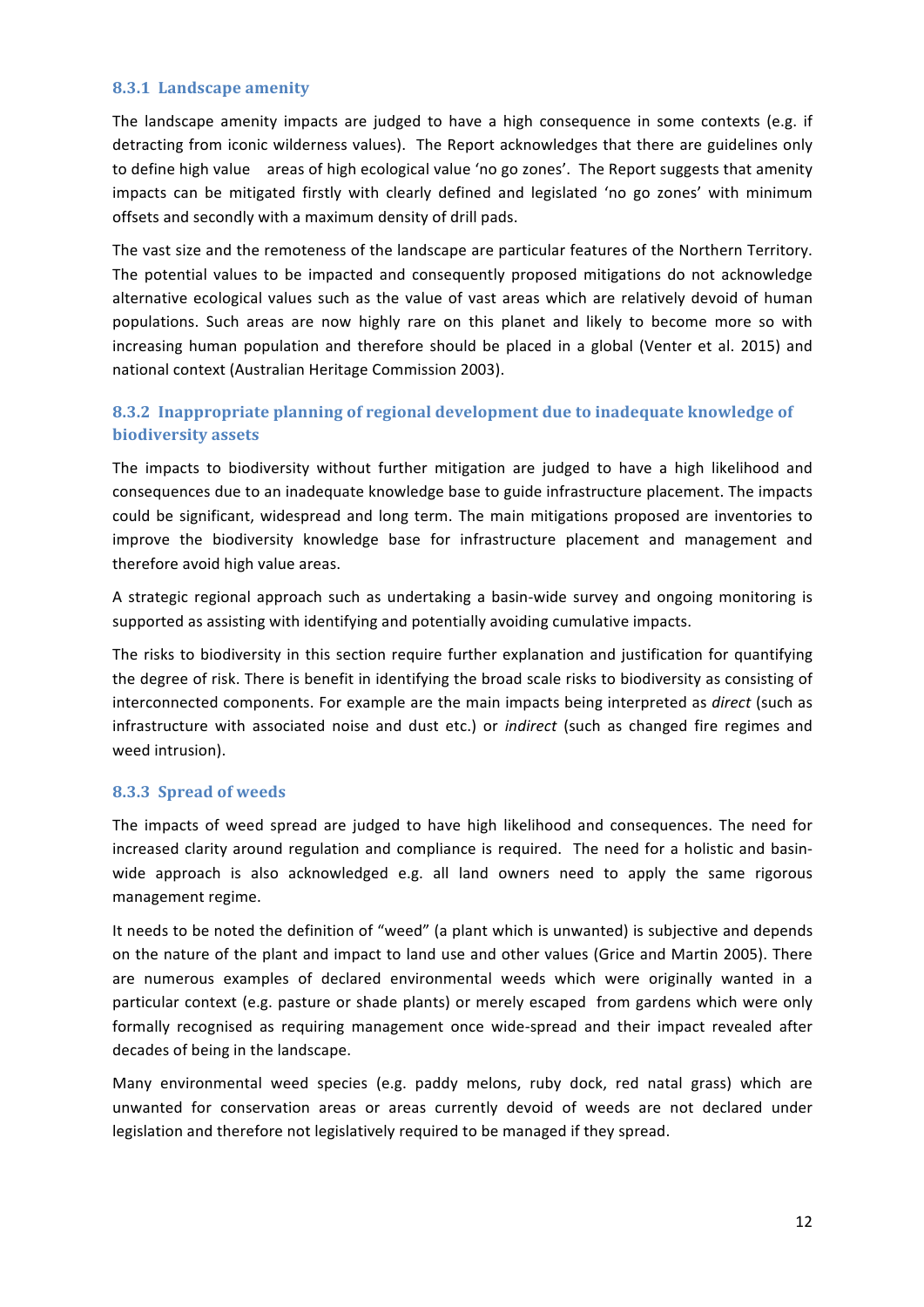Potential impacts to biosecurity as a whole needs to be considered: movement of substrates and water which could involve translocating plant material and ants as well as increased roads enabling rapid movement of invasive species in remote areas.

Vital components to managing weeds as a threatening process include: regional weed risk assessment (inclusive of use of natives if moving seeds from different localities), early detection and rapid response to expansion of existing weed infestation or movement of weeds into new localities (particularly weed free areas) as well as capacity to implement dedicated eradication programs targeting significant invasive species (either new to the Territory and or a region) in very remote localities (Grice and Martin 2005).

There are very few assessments examining the effectiveness of wash down areas as a mitigation method. Reference to an evaluation in South Australia suggests the mitigation potential via this strategy can be questionable due to non-compliance (Rural Solutions report cited in Biosecurity SA, 2012, page 8).

Territory wide and regional capacity to address the increased weed risk needs to be considered for effective mitigation potential. Nationally a majority of experts consider that pathways management strategies of weed spread are inadequately managed (Coleman et al. 2011). In addition the capacity to improve management of machinery and vehicle pathways of weed spread are considered difficult to improve (Coleman et al. 2011).

### **8.3.4 Changed** fire regimes

The impacts of changed fire regimes are judged to have overall medium level of likelihood and potentially high level of consequence but this would vary depending on the vegetation influenced (e.g. fire sensitive vegetation is at greater risk) and climatic zone (e.g. desert vs tropics) with the impacts potentially less so in the tropics. Overall the fire impact is judged to be medium with opportunities to mitigate through fire management partnerships with regional land holders and pursuance of carbon emission reduction programs.

The mitigation potential needs to factor in the need for investment as well as the capacity building with regional participants to establish such programs in new areas.

## **8.3.5 Habitat loss and fragmentation**

The impacts of changed habitat fragmentation at the regional scale are judged to have medium likelihood and consequence with three main avenues of mitigation: a maximum well density, progressive rehabilitation and offsetting.

The greater impacts could be indirect e.g. fire and weeds in terms of fragmentation and disturbance due to difficulty manage extensive alterations to ecological processes.

Offsetting is not mitigation for a risk process but rather compensation for residual impacts (Cross Sector Biodiversity Initiative 2015).

While funding to Aboriginal ranger programs provides multiple benefits, development impacts which change the state of the environment (e.g. invasive species) and increase the environmental workload beyond the life of a project operating within a region has limited benefits.

Further information /clarification is required to make it clear how the Inquiry has reached the overall judgement on the degree of impact of habitat clearing and fragmentation. It would benefit distinguishing the impacts from of an extensive road network from a road network with regular traffic.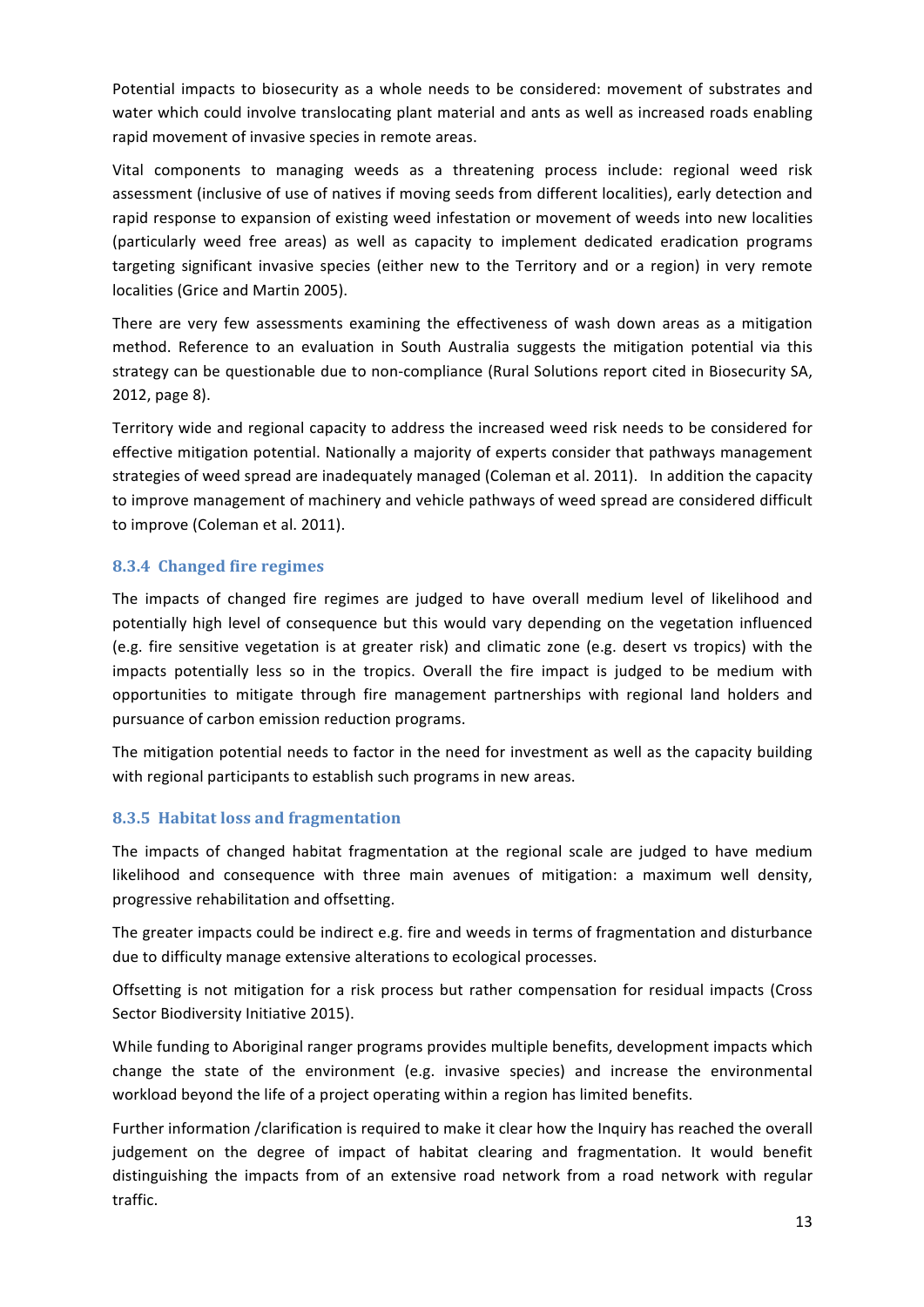Extensive road networks can facilitate the movement of native and exotic species, people accessing areas which were previously inaccessible and also influence fire regimes and surface drainage (Donaldson & Bennett 2004). While progressive rehabilitation is promoted as best practice there are no mechanisms for enforcing the practice. Mitigations need to factor in capacity for compliance and monitoring.

Road networks with regular traffic can have significant localised impacts. Collision with vehicles and increased avenues for predator concentration could potentially lead to localised extinction of species with a small isolated populations and low dispersal capacity (refer to Donaldson & Bennett 2004; Jones 2000; Department of Environment and Resource Management 2009). The impacts are similar to existing developments within the Northern Territory.

Mitigations for construction of pipelines (e.g. open trenches) are well documented but noncompliance can be an issue if the industry does not self-regulate effectively.

An increased infiltration of roads and linear infrastructure (e.g. pipe and powerlines) in extremely remote locations warrants an increase in the knowledge base for the many and diffuse impacts to ensure appropriate management.

### **8.3.6 Inappropriate location of infrastructure within a development area**

The impacts of changed or inappropriate location of infrastructure are judged to have medium likelihood and consequence.

There is a short supply of practical soil erosion skills especially for semi-arid and tropical environments. Alteration to surface drainage is a common issue with the placement of infrastructure. The Northern Territory has a number of recent examples of poor infrastructure design and construction to accommodate natural environmental variations (e.g. Western Desert Haul road) providing evidence that ensuring compliance with rigorous standards in remote areas is a challenge for regulatory bodies.

**Recommendation 10:** Compartmentalise the risks to biodiversity as direct and indirect impacts.

**Recommendation 11:** Broaden the scope to biosecurity risks in general movement of plants and *animal with substrate and water movements.*

**Recommendation 12:** Accommodate in the risk assessment the limitations for weed management *mitigations and capacity to implement early detection and intervention in remote locations.* 

**Recommendation 13:** The risk assessment should factor in the science, monitoring and time lags for capacity building for the mitigation scopes for weeds, fire and species management.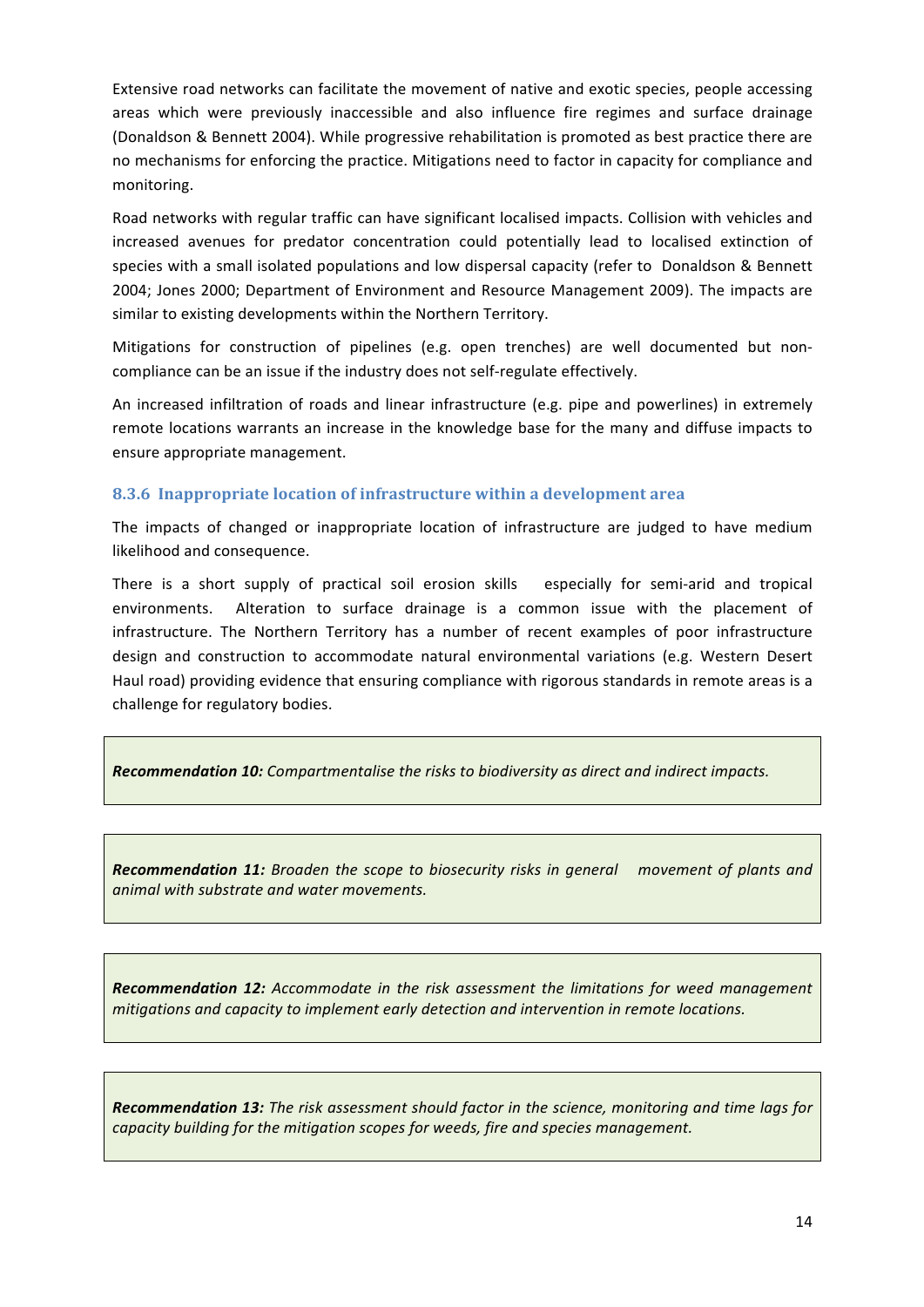**Recommendation 14:** Compartmentalise the impacts of habitat disturbance and fragmentation into *direct and indirect impacts.*

**Recommendation 15:** Consider the implications ensuring sound infrastructure design for erosion *management in remote localities.* 

# **Chapter 9: Greenhouse Gas Emissions**

#### **9.5** Life cycle emissions

This section of the Report only deals with production; leakage of GHG from oil and gas wells contributes to fugitive greenhouse gas emissions as identified in Alberta, Canada (Bachu 2017 and Jackson 2014). Assessment of GHG emissions should be considered from cradle to grave, that is all of the aspects including exploration, construction, production, maintenance, decommissioning and post-abandonment should be taken into account if an accurate assessment of GHG emissions is to be tabled.

Although the amount of GHG emissions generated has been compared between coal, unconventional and conventional gas as a source of energy, no comparison to alternative renewable energy sources has been undertaken. While the Panel has identified that electricity generated by unconventional gas produces less GHG emissions compared to coal-fired power generation, to present a holistic perspective these emissions should be compared to alternatives from the renewable energy sector such as solar.

If the Panel is going to make comparisons then renewable sources of energy supply, such as solar, need to be included so that GHG emissions can be viewed across the full spectrum of industries active in the domestic energy supply sector. By not including information about GHG emissions from the renewable energy sector, the Panel may appear biased towards promoting the role of gas in reducing emissions. 

Some discussion and analysis of abandoned or "orphaned wells" and GHG emissions should be included within the Final Report as it is of great concern to Indigenous people and the wider community.

Abandoned, orphaned and inactive wells are of particular concern especially in relation to the management and maintenance of the wells and as a potential source of GHG emissions. In 2014 the Alberta Energy Regulator (AER) calculated some 30,723 inactive wells within the Province with approximately 40% of these being classed as non-compliant, that is wells that do not meet the required regulatory standard.

"The AER determined that the large inventory of inactive wells in the province limits alternative land use due to a lack of abandonment and reclamation. Because the wells are no longer producing, resource recovery is not being optimized and no royalties are being generated. The non-compliant inactive wells could also potentially lead to unknown wellbore integrity issues. Even non-compliant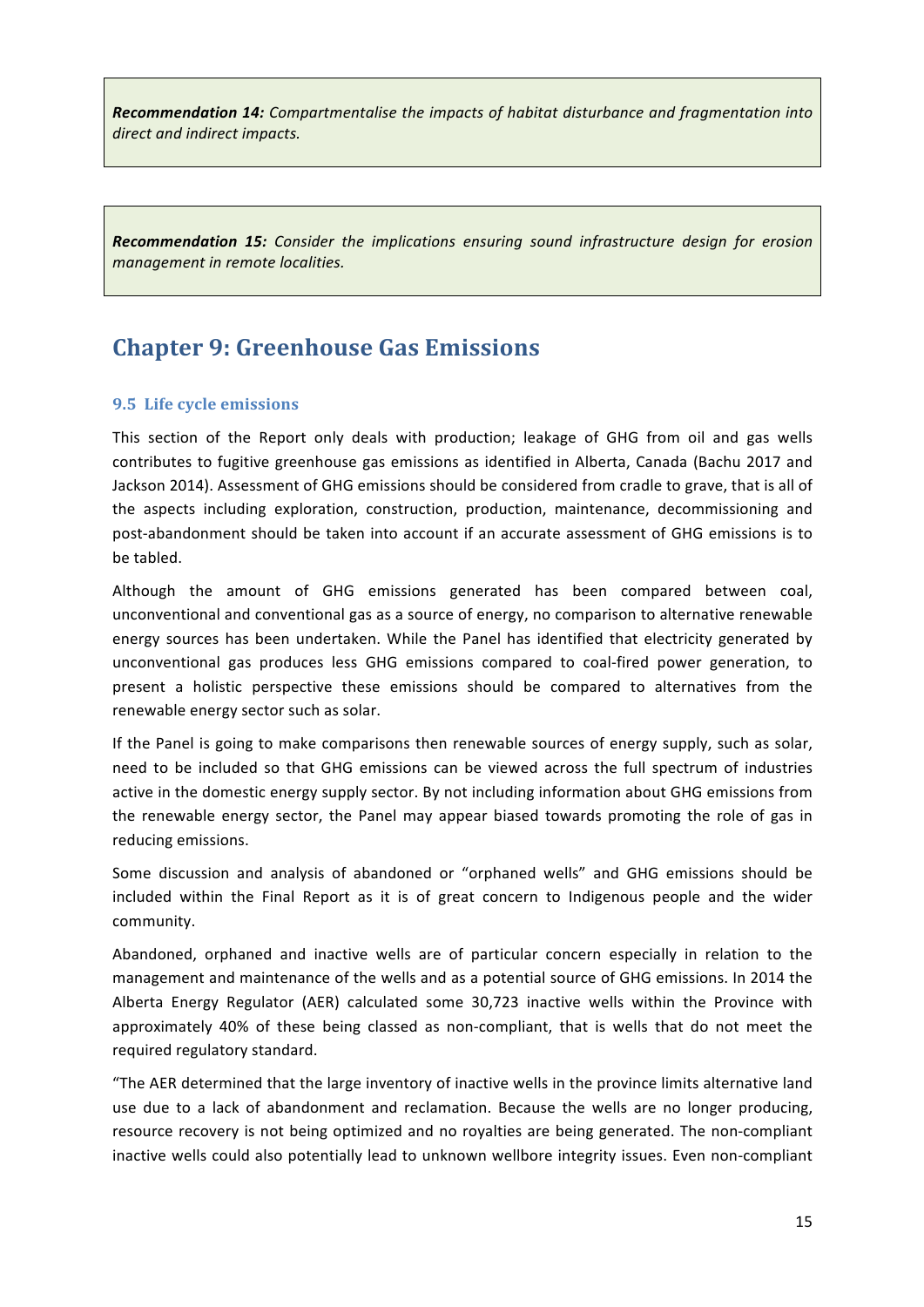low- and medium-risk wells have the potential to cause the release of energy products such as oil or gas."

This statement from the AER identifies the potential for future problems both in terms of GHG emissions and land use restrictions and lessons learnt from Alberta should be adapted to an emerging onshore gas industry in the Northern Territory regardless of differences in applied technologies or construction and other relevant standards between these jurisdictions.

# **Chapter 11: Aboriginal People and their Culture**

This part of the Submission is set out in three parts, as follows:

- 1. The first, Part I provides general comments to a broad range of issues raised in chapters 11 and 12 of the Report.
- 2. Part II provides a more detailed analysis and response to these issues.
- 3. Part III provides a response to each of the questions for Land Councils raised on page 92 of the Report.

#### Part I: General comments to issues raised in chapter 11

The application of hydraulic fracturing technology provides the impetus for the growth of the onshore petroleum sector in the Northern Territory. This growth will undoubtedly manifest in environmental impacts, particularly in those petroleum rich regions where the industry's footprint is expected to be greatest, such as the Beetaloo Basin. Assessments of the social and cultural impacts of this growth on the Northern Territory's Indigenous populations have not been undertaken, and have certainly not been undertaken in accordance with any internationally recognised standards.

The NLC refers the Panel to the World Bank's 2012 Performance Standards on Environmental and Social Sustainability, particularly Performance Standard 7 (Indigenous Peoples), and Performance Standard 8 (Cultural Heritage) . The full list of publications and other material referenced by the NLC relevant to social and cultural impact assessment is provided at Appendix 1.

The impacts of development and industrial growth on Indigenous people are globally recognised at the highest levels as being an issue of significance<sup>2</sup>.

**Recommendation 16:** That social and cultural impact assessments are undertaken over the Beetaloo *sub-basin and other prospective petroleum-rich regions of the Northern Territory and that these assessments:*

- *be undertaken by a suitably qualified and independent party;* 

<u> 1989 - Johann Barn, mars ann an t-Amhain an t-Amhain an t-Amhain an t-Amhain an t-Amhain an t-Amhain an t-Amh</u>

- be targeted to understand impacts and risks posed to Indigenous people, follow established participatory methodologies, and be conducted in accordance with leading practice standards; and

- be completed and their finding released to the public before any further development occurs and before any material impacts are realised.

 $<sup>1</sup>$  International Finance Corporation World Bank Group 2012 IFC Performance Standards on Environmental and</sup> Social Sustainability Effective January 1 2012

 $2$  United Nations 2008, United Nations Declaration on the Rights of Indigenous Peoples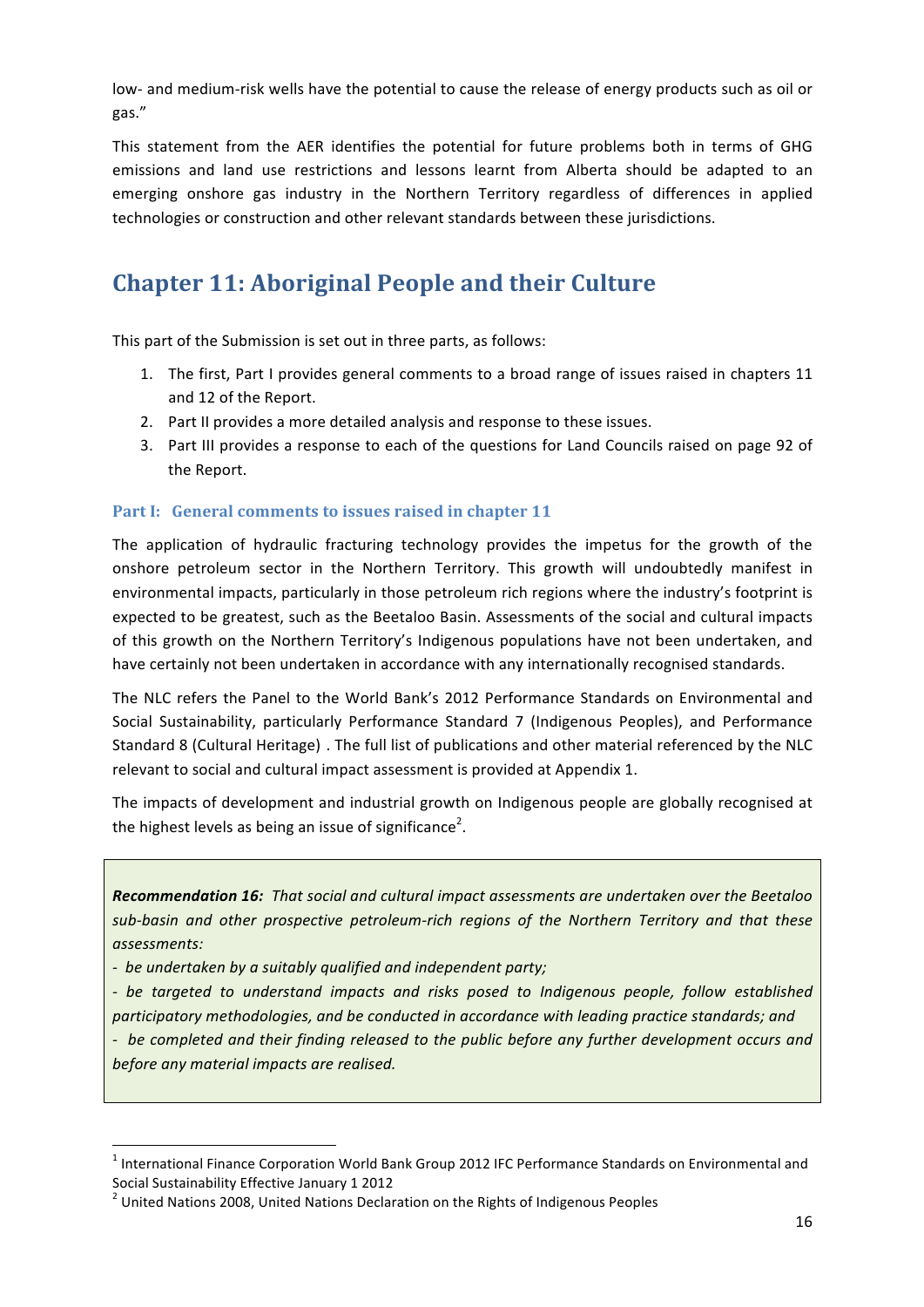The Report fails to identify all potential cultural risks and impacts associated with the development of an onshore gas industry that are anticipated as a result of the application of hydraulic fracturing technology. Among the risks not adequately considered in the Report are those associated with inadequate publically accessible and reliable information about hydraulic fracturing and the onshore gas industry.

Chapter 11 of the Report rightly argues that wide-scale information dissemination targeted at Indigenous audiences is critical. The Report is wrong to imply that Land Councils have a primary responsibility in respect of public and community education. Organisational responsibility to provide members of the public with opportunity to be informed and participate in public discourse about development rests with government and civil society. Government cannot divide or abdicate its public duty on the basis of race or transfer its responsibilities that pertain to Indigenous people and communities.

The NLC's statutory role in this regard is limited to providing information to Aboriginal people in respect of specific petroleum exploration and production tenement applications and where agreements are in place for granted tenements. The dissemination of information to the Indigenous public in respect of a growing onshore petroleum industry does not fall within the scope of Land Council's statutory functions and as a result the NLC is currently neither mandated nor resourced to undertake this work.

The Report's discussion of cultural impacts is largely focused on the potential risks and impacts to sacred sites. This issue is critically important, but is certainly not the only aspect of Indigenous culture that is likely to be impacted by the development of an onshore gas industry. The Panel is referred to the NLC's original submission to the Inquiry (30 April 2017) which highlights:

- impacts on livelihoods and connection to country where access to traditional lands are restricted or otherwise compromised by the presence of the petroleum industry and location of associated infrastructure:
- impacts on relationships with country where fragmentation of landscapes occurs (such as roads or other infrastructure transecting culturally significant country such as dreaming tracks);
- impacts on traditional knowledge, including the intergenerational transfer of this knowledge<sup>3</sup>;
- impacts on the social and cultural fabric of kin-based communities where the benefits and opportunities associated with such developments are not equitably distributed; and
- recognising there are strongly held and contested views on both sides of the debate (both supportive of and against fracking), the direct engagement or recruitment of Aboriginal persons by individuals/organisations with an interest on either side of the debate may pose a risk to social cohesion and to relationships/roles associated with traditional kinship systems that may exist between such individuals.

The information provided above is not intended to constitute a comprehensive list of all potential cultural and social impacts relevant to the onshore gas industry in the Northern Territory. It does however effectively demonstrate the diversity of aspects fundamental to Indigenous society and culture which could potentially be impacted upon by the development of this industry and that these impacts are not limited to sacred sites. It is the NLC's view that even when sacred sites are

 

 $3$  This potential impact is predicated on the assumption that traditional knowledge may be impacted by restricted access to country and the fragmentation of natural habitats and cultural landscapes.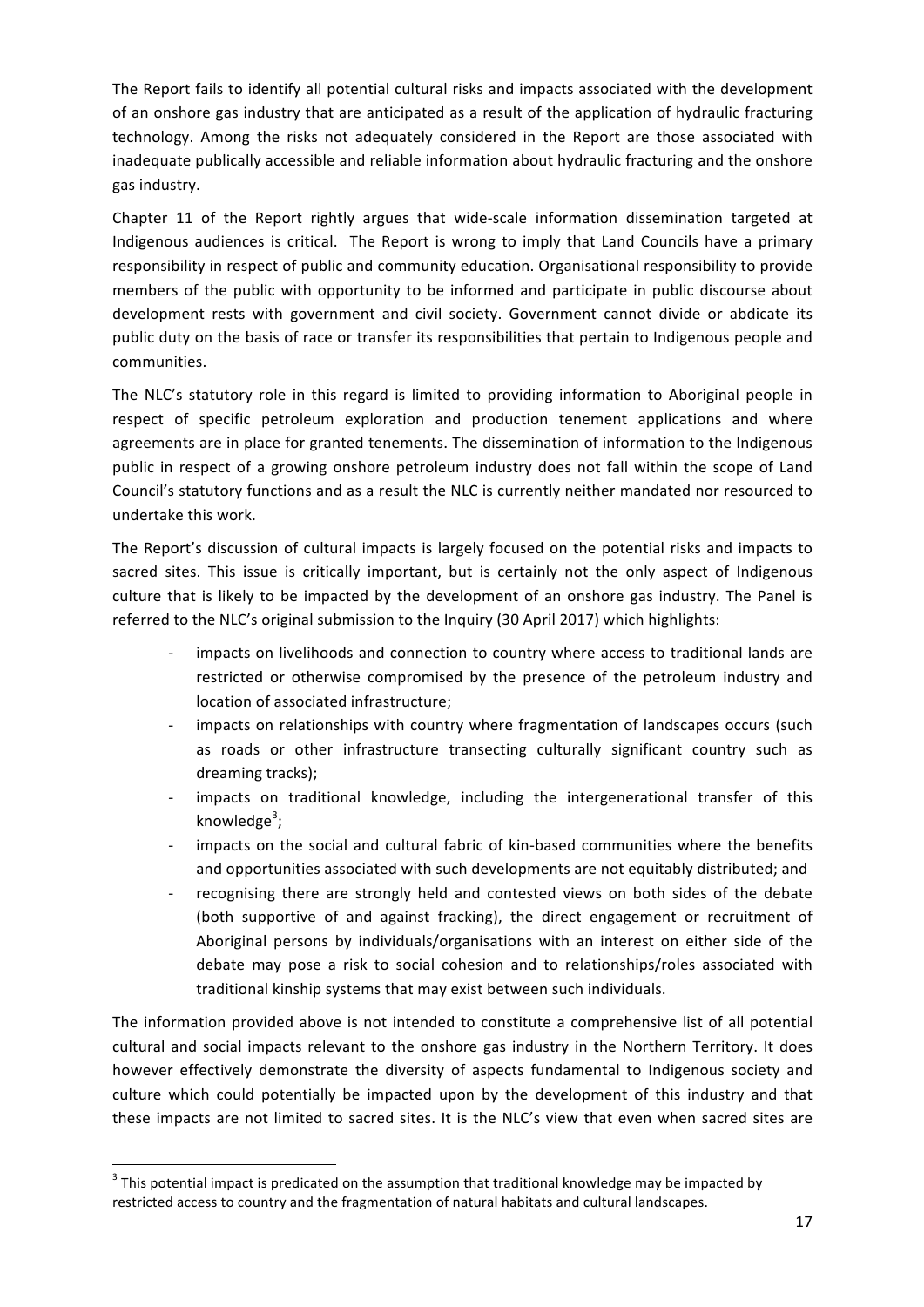afforded effective protection, it is critical that the Inquiry Panel, Government and Industry afford full consideration to the mitigation of all potential negative impacts to Indigenous society and culture.

Adequate identification of the scope of risks and impacts will only be achieved as part of a comprehensive, targeted impact assessment process. To achieve this outcome a full assessment process including adequate scoping is recommended (as detailed above). This work should be considered by the Panel to inform recommendations in the Final Report for the adequate mitigation and management of the full scope of risks and impacts.

### Part II: Specific comments to issues raised in chapter 11

The Report identifies a number of issues related to cultural impacts, specifically:

- provision of adequate information to Aboriginal people;
- Aboriginal health;

 

- disruption of cultural practices; and
- cultural risks related to ecosystem health.

#### Aboriginal people not informed enough to understand risks or benefits

There is an urgent need for the dissemination of relevant, accurate information targeting Aboriginal communities, in respect of both hydraulic fracturing and the onshore petroleum industry in general. Pre-emptive public education campaigns about industrial activities are not the responsibility of the Land Councils and it would be erroneous for the Inquiry to continue publishing information to the contrary. While the NLC retains an active interest in the engagement of Aboriginal people in public discourse, public education about private enterprise is not the responsibility of the NLC, nor is the NLC resourced to undertake such tasks.

Under both the ALRA and the Native Title Act (NTA), the NLC has statutory responsibilities to consult with people who hold interests within a circumscribed area, when an application for a mineral or petroleum exploration or production title is received. In respect of information dissemination, the statutory responsibility of the Land Councils is to identify and consult with Aboriginal people who are traditional land owners or native title holders of a specific onshore petroleum exploration or production title application area<sup>4</sup>. At these consultations, to ensure that people are able to make an informed decision, the NLC provides unbiased and accurate information.

This consultation process can only be triggered by the lodgement of a petroleum or minerals exploration or production/mining title application. The capacity to conduct these consultations is limited by constraints such as seasonal and cultural restrictions to community access and Land Council resources. It should also be kept in mind that the NLC has a broad range of statutory functions beyond those applicable to the onshore petroleum sector. The ability to undertake consultations in relation to onshore petroleum applications is further dependent on a proponent's willingness to engage with the Land Council and their capacity to fund the required consultations.

Indigenous traditional land owners and native title holders with rights to country over which there is a current petroleum title application comprise only a small portion of the Northern Territory's Indigenous population. The entire Indigenous population of the Northern Territory could potentially experience the impacts associated with growth in the petroleum industry resulting from the application of hydraulic fracturing technology. These impacts will be experienced by people whose

 $4$  Or people otherwise directly affected, for example via proponent access and other ancillary infrastructure or neighbouring estates.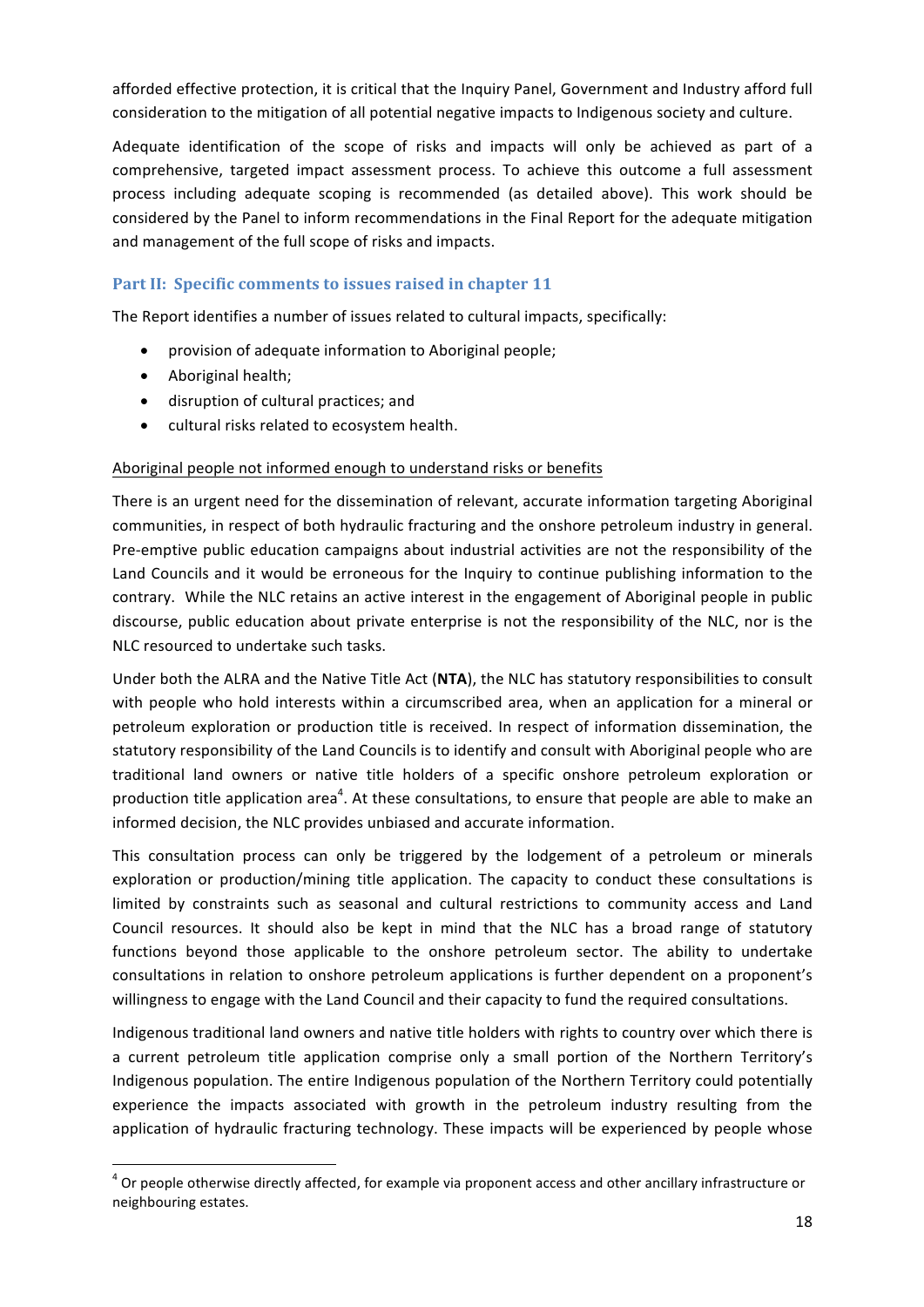traditional lands are not subject to petroleum exploration or production activities, and with whom the NLC would not be required to consult with about any petroleum exploration permit or production licence proposal. Because general public or community education is not a function contemplated by the ALRA or the NTA, the NLC is not resourced to undertake pre-emptive public or regional education campaigns, such as that suggested by the Panel on page 90 of the Report.

There is a risk of politicisation of petroleum consultations such as that described on page 90 of the Report, however the injection of politicised rhetoric into Aboriginal civil society is not a matter for Land Councils to engineer or control. These processes can and do have an incredibly disruptive effect on Aboriginal culture and society and on local group decision making processes and this impact (along with realistic mitigation measures) is something that should be considered by the Inquiry as part of a holistic and comprehensive impact assessment process. The NLC will consider providing further information on request, should the Panel seek to further contemplate this issue.

The NLC notes that the Report's commentary on the former Muckaty nuclear waste repository proposal is both poorly informed and irrelevant to discussion on hydraulic fracturing. This commentary should be omitted from the Final Report. Furthermore it is abundantly clear the account presented in the Interim Report does not fully capture the complexity of views held by the traditional Aboriginal owners in relation to the Muckaty matter.

The NLC effectively consults with and informs traditional Aboriginal owners and native title holders who are required to make decisions in respect of particular onshore petroleum applications. While most Indigenous Territorians may not be required to come to an NLC meeting in respect of a petroleum exploration or production proposal, all will potentially be affected by the growth of this industry and may have views in relation to hydraulic fracturing. As argued by the Report, all have a right to be better informed. To achieve this aim it is recommended that the peak body, or bodies as the case may be, with responsibility for public education and engagement in relation to the onshore gas industry allocate sufficient resources to ensure the general public, including Indigenous Territorians, are better informed about this industry.

#### Potential adverse impacts on the health of Indigenous communities

The Report's discussion of this theme takes place across chapters 5, 7, 10 and 12. It is of note that the scope of such impacts are not limited to physical health as it is understood in modern medical terms, and more nuanced risks to community health are not all going to be ameliorated by enforced buffer zones around residential areas or by the protection of sacred sites. Certain impacts to community health are bound up in the fabric of Indigenous law and custom and kin-based society and are discussed further under points a) to e) below. These issues will only be afforded due consideration as part of a comprehensive basin-wide impact assessment as recommended by the NLC.

#### Potential disruption to traditional cultural practices

The Report fairly acknowledges the diversity of potential threats to traditional cultural practices, including fragmentation of the landscape and diverse understandings of causality and of the interconnectedness of seemingly diverse landscapes (particularly in relation to traditional Aboriginal beliefs about aquifers, geological formations and other subterranean features). This discussion also relates to comments in the Report about the potential impacts to Aboriginal culture being interrelated to the impacts to ecosystems, i.e. negative impacts to ecosystems that may result in the impairment of ecosystems services such as environmental water flow/ aquifer recharge and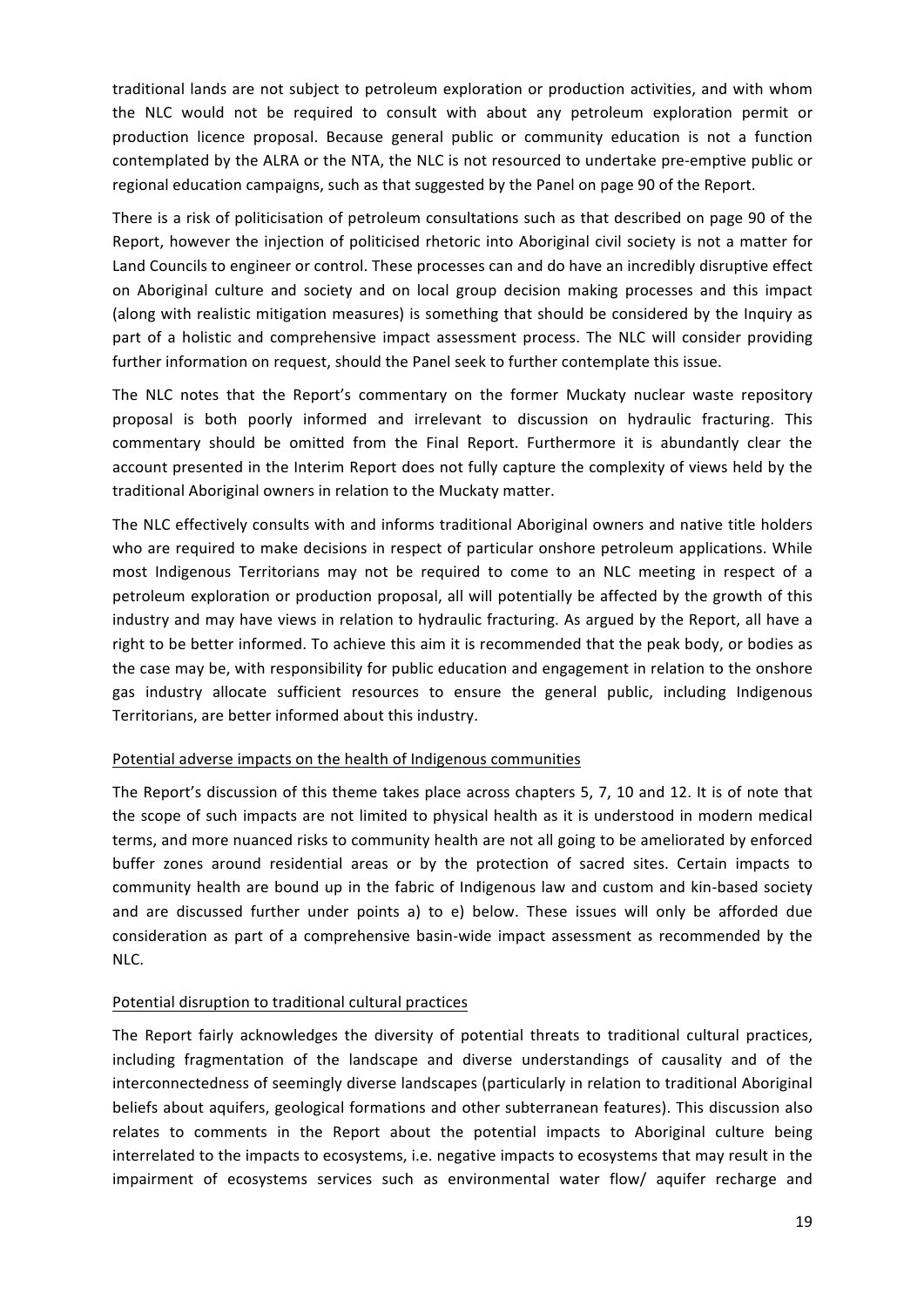associated flow-on impacts to Aboriginal culture. This issue is poorly researched in the Northern Territory and warrants further investigation.

The Report states that "...there are well established laws and systems for recognising and protecting *Aboriginal traditional interests in their land ..."*, followed by "...there have been cases in the Northern *Territory where Traditional Owners have rejected mining proposals because of their traditional beliefs about what lies underneath"* (p.91). These statements may be misleading unless properly qualified. While there are well established laws on Aboriginal Land Trust (subject to ALRA), and in relation to sacred sites (subject to the Northern Territory Aboriginal Sacred Sites Act), much of the Northern Territory is not Aboriginal Land Trust land, or a sacred site. Many Aboriginal people have traditional interests in lands subject only to the NTA, whereon Indigenous people's capacity to control industrial developments are limited. A viewpoint often expressed to the NLC is that the NTA does not afford strong protection to traditional Aboriginal land interests; under the NTA there is no right to veto petroleum or other development proposals.

Risks and impacts to the continuation of cultural practices will necessarily be subject to diverse range of variables, including but not limited to local factors such as land tenure and customary knowledge. It is recommended the analysis and mitigation of such risks be undertaken at the local level (small scale engagement with local communities and aboriginal land owners/native title holders) to enable a full consideration of such variables. The Panel's view that "...laws protecting Aboriginal cultural heritage should be better integrated with legislation protecting the environment and regulating the petroleum and gas industries" is impossible to assess with any veracity until such time as the actual legislative reforms being proposed are presented for discussion.

#### Part III: NLC response to questions presented on page 92 of the Interim Report

The NLC thanks the Panel for the invitation to submit further written evidence pertaining to our "...experience and understanding of risks arising from damage to or interference with culturally significant sites"(p.92). In response the NLC wishes to draw attention to the preceding discussion, which highlights that whereas the protection of culturally significant sites is important, it is but one of the multitude of aspects of Aboriginal society and culture that needs to be considered to fully understand and mitigate the risks and impacts of hydraulic fracturing and the associated growth and development of the onshore petroleum sector in the Northern Territory.

Following are the NLC's responses to the points in question raised on page 92 of the Report (and summarised in bold below) specifically for the Land Councils and the Aboriginal Areas Protection Authority (AAPA) to address:

**Cultural significance (if any) of sub-surface features:** sacred sites include sub-surface features. Ancestral beings who established law and custom in some instances traversed underground to emerge and often re-enter the sub-surface elsewhere in the landscape. Some sacred sites are known as the final resting place for such beings and in these cases the sub-surface may be considered to be the most critical and sensitive aspect of a site. There are numerous recordings of sub-surface rock features and waterbodies being identified as sacred sites. It is neither necessary nor appropriate to reference specific examples in this particular public forum, but rather to note that under Northern Territory legislation all sacred sites are protected, including the sacred sub-surface elements of these places. Some uncertainty does exist with regard to the protection afforded by legislation to ceremonial grounds and the 'dreaming tracks' (routes of travel often subterranean) of ancestral beings that connect sacred sites and other cultural features of the land and seascapes. Where does a sacred site end and a dreaming track start? How deep down does the subterranean feature of a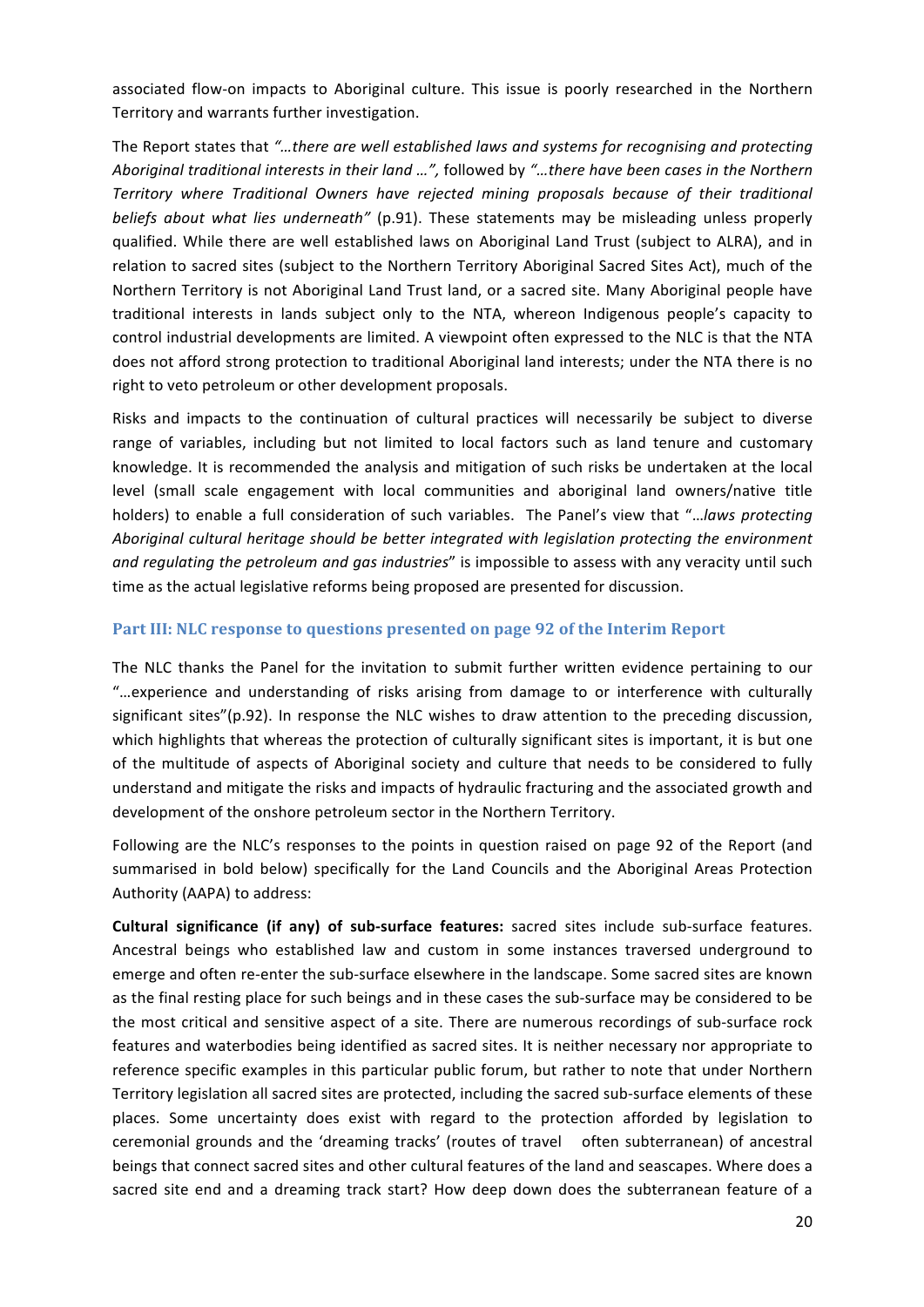scared site or dreaming track extend? What distance 'buffer zone' is adequate to protect such sites? These questions can only be answered by the particular people with cultural responsibility for, and authority to speak on behalf of, a particular site or tradition. Hence the need for detailed cultural surveys and assessments to be undertaken in response to each specific activity proposed by onshore petroleum projects such as geological mapping, soil or stream sediment sampling, environmental monitoring, seismic surveys, drilling, hydraulic fracturing and infrastructure construction (roads, pipelines, compressor stations, laydown yards, etc.).

**Cultural values relating to traditionally significant sites, including their amenity value:** traditionally significant sites do not only hold cultural value, but are bound to the spiritual and physical wellbeing of Indigenous people. Damage to sacred sites can have adverse impacts on mental and physical health, social cohesion and economies of Indigenous peoples. For this reason it is important to understand the significance of a site to the relevant individuals, estate groups, communities and region (what is its relevance in a local and regional context? Is it dangerous? What are the consequences of disturbance?). Such an understanding better informs planning and enables specific risk avoidance and mitigation measures to be developed, rather than comparing relative values based on a tally of the individual number of values afforded to such sites.

Nature and extent of the impacts and risks that hydraulic fracturing and the associated activities **could have on cultural values in the Northern Territory:** the Panel is referred to chapter 7 (pp. 28 31) of the NLC's previous submission to the Inquiry (30 April 2017) which provides information about the diversity of potential cultural impacts related to hydraulic fracturing and the growth of the onshore petroleum sector.

**Is any additional work required to understand the nature and extent of those risks: commentary to** chapter 11 provided in part 1 (above) of the Submission explicates our recommendation that the nature and extent of the risks and potential impacts be analysed via a targeted, participatory and comprehensive impact assessment process undertaken in accordance with leading practice standards. Such an assessment would be the best forum within which to scope, identify and analyse hazards and risks and to enable avoidance or mitigation of the diverse and interconnected cultural. social and economic impacts under discussion.

**Approach taken to mitigate the identified impacts and risks:** the NLC is not an agency with responsibility for, or expertise in, cultural or social impact assessment and risk mitigation. There is a wide body of academic and applied work in this field, some of which has been referenced in the Submission. Analysis of this material will reveal that impact assessment for Indigenous populations is a field in which there is a growing body of expertise, particularly in working with Indigenous communities on the social, economic and cultural impacts of major development projects. It is recommended that a full and proper investigation is undertaken by suitably qualified experts, to identify the approach required to mitigate the impacts and risks to Aboriginal culture and society. Any such process should necessarily be participatory, with Indigenous people afforded appropriate opportunity to contribute to both the identification of hazards and potential risks and to the development of plans by which such risks can be avoided or mitigated. It should be noted that although a high-level basin-wide impact assessment would be beneficial as a starting point, further impact assessments and mitigation plans will be required when detailed development proposals are presented so that local risks and impacts can be identified in relation to the specific development proposal and suitable management plans developed and implemented. Again this assessment and planning should include relevant Indigenous participants from the very beginning.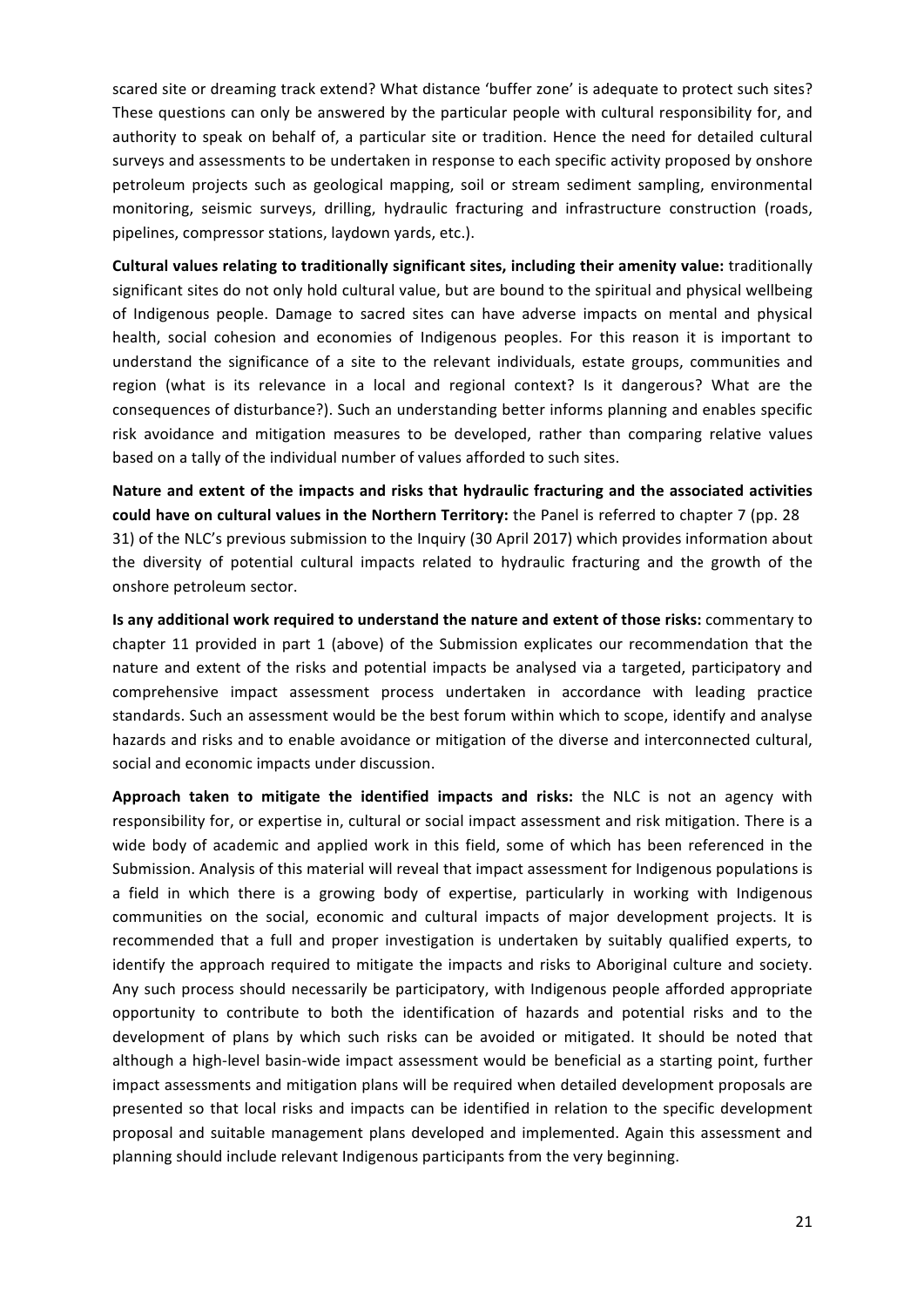Adequacy and effectiveness of these [mitigation] measures and any gaps in the current approach **to protecting culturally significant sites that warrants attention by the Inquiry:** the Report states that "current knowledge by the Aboriginal community is inadequate" (p.90) and further suggests that Aboriginal people do not have access to enough information to be informed about the potential risks and impacts of hydraulic fracturing. The NLC has argued that the Inquiry has failed to undertake the necessary steps to fully scope the diversity of social, cultural and economic impacts on Indigenous Territorians. In this regard the terms of reference for the social and economic impact assessments procured by the Inquiry are inadequate. The Inquiry is referred to the previous point (above), wherein it is evident that considerable additional investment and effort is required and recommended by the NLC to understand and mitigate the full range of potential risks and impacts posed to Indigenous people in the Northern Territory.

Risks to maintenance of traditions that underpin recognition of ownership rights under both the **ALRA** and the NTA: development of the petroleum industry anticipated in prospective areas resulting from the application of hydraulic fracturing technology poses risks to the maintenance of traditions underpinning Aboriginal land ownership in diverse ways, including but not necessarily limited to each point presented below.

- a. The intergenerational transfer of cultural knowledge and law is highly reliant on access to country. Fragmentation of the landscape by the development of gas exploration and production infrastructure, changing landscapes and ecosystems as a result of industrial scale (basin-wide) developments, and restricting access to particular areas as a result of such activity, all have a level of impacts on people's capacity and inclination to access country.
- b. Indigenous land ownership is communal, based on kinship networks, and most often inherited by descent. Landowning groups are typically comprised, like all families, of people with a diversity of worldviews and opinions on any given issue. As in all families, across generations and genders particularly, individuals may consider an issue such as hydraulic fracturing with very different approaches. Decision-making processes are unique to groups, but are effective processes as they are underpinned by (locally distinct) traditional law and custom. Central to law and custom, and to the wellbeing and health of families, is country. Therefore, often when a development entails environmental change and an element of risk, it is approached by indigenous land owning groups with the greatest of care and caution. This is because while Indigenous people aspire to local and regional economic growth, opportunities for employment and other potential benefits, they also have responsibilities to consider the custodianship of their country and traditional law and custom which are inalienable, and will be inherited by their descendants for all time. In this context decisions and consultations around onshore petroleum proposals will at times inject stresses into the social and cultural fabric of land-owning groups, and can impact upon the decision making process itself. This risk can be realised where a group is required to make decisions in respect of communal land ownership in response to development proposals under both the NTA and ALRA.
- c. The injection of benefits and opportunities into particular land owning groups or local communities arising from resource development projects, where such developments are major, can create local and regional discrepancies in wealth. This can cause intra and inter family/community stress among Aboriginal people, who are typically bound to particular economic modes and relationships within and between families and communities by kinbased systems.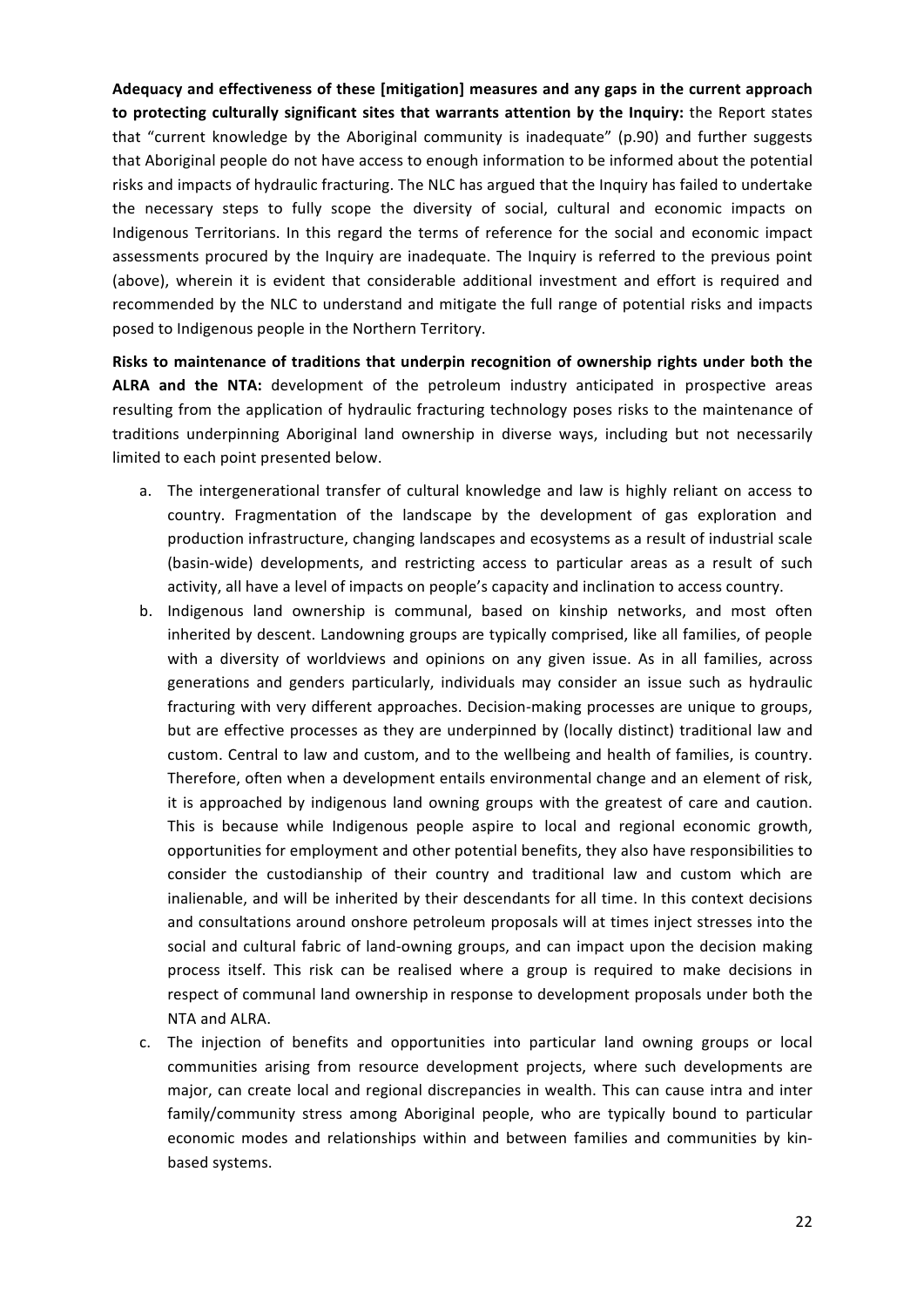- d. Indigenous law and custom, including that law which pertains to land ownership, was established by ancestral beings at the time of creation. At times these ancestral beings traversed the country. Aspects of Aboriginal law, including that law which pertains to a group's or individual's land rights and responsibilities, relate directly to these travels, including the routes or 'paths' they took. Sacred sites are critically important elements of indigenous cultural heritage but it must be understood that to carve out these sites from the broader interconnected and storied landscape in which they were formed may be considered to be deeply flawed in Aboriginal logic. The process of drawing lines on maps, to delineate a sacred site so it may be identified separately from associated dreaming track(s) and the rest of the cultural and physical landscape seems illogical in a traditional context because of the intricate and inalienable interconnectivity of these features. At a regional level, it is evident that protection of sites as 'islands' while allowing the dreaming tracks between them to be subject to significant disturbance, can have direct (physical and nonphysical) impacts on the traditions and cultural practices associated with these sites and on the Aboriginal people with connections to, and responsibility for the protection and maintenance of, these sites and features.
- e. Retaining control of their ancestral lands and having opportunity to participate meaningfully in negotiations in respect of land use is the most effective way to enable Indigenous people to develop their own means of avoiding or mitigating impacts related to onshore petroleum exploration and production projects. Facilitation of robust participatory processes to enable effective conceptualisation and informed group decision-making among Aboriginal people is integral to the development of conditions that best suit the location over which any given development is proposed to occur.

Approach taken by Land Councils to mitigate the impacts and risks identified above in conditions **placed on mining operations on Aboriginal land:** this area has been subject to a wide range of academic research. Veto provisions based on informed consent apply to both minerals and petroleum exploration applications over Aboriginal Land and so under the ALRA Aboriginal land owners who do not want exploration or mining/production activities on their land have the opportunity to say no and to veto any such proposal. The Land Council's approach to these matters is to ascertain the views of the relevant Aboriginal persons with interests in the land subject to a petroleum title application and provide them with accurate and unbiased information to ensure that decisions are made by the correct people.

# **Chapter 12: Social Impacts**

The Inquiry has commissioned and procured a social impact assessment framework with the Beetaloo sub-basin as a case study. This contract was awarded to Coffey Services Australia Pty Ltd (Coffey). Coffey are utilising a largely pre-designed model or toolkit to undertake this work. The investigation into social impacts has been shaped by the Boomtown toolkit $^5$ , which was developed by the University of Queensland to analyse social impacts upon rural townships in Queensland that comprise of populations who are majority non-Indigenous. This modelling is not relevant to the socio-economic reality of many townships in the Northern Territory with majority Indigenous populations, including those in and around the Beetaloo basin. The NLC has been informed this

 <sup>5</sup> https://boomtown-toolkit.org/about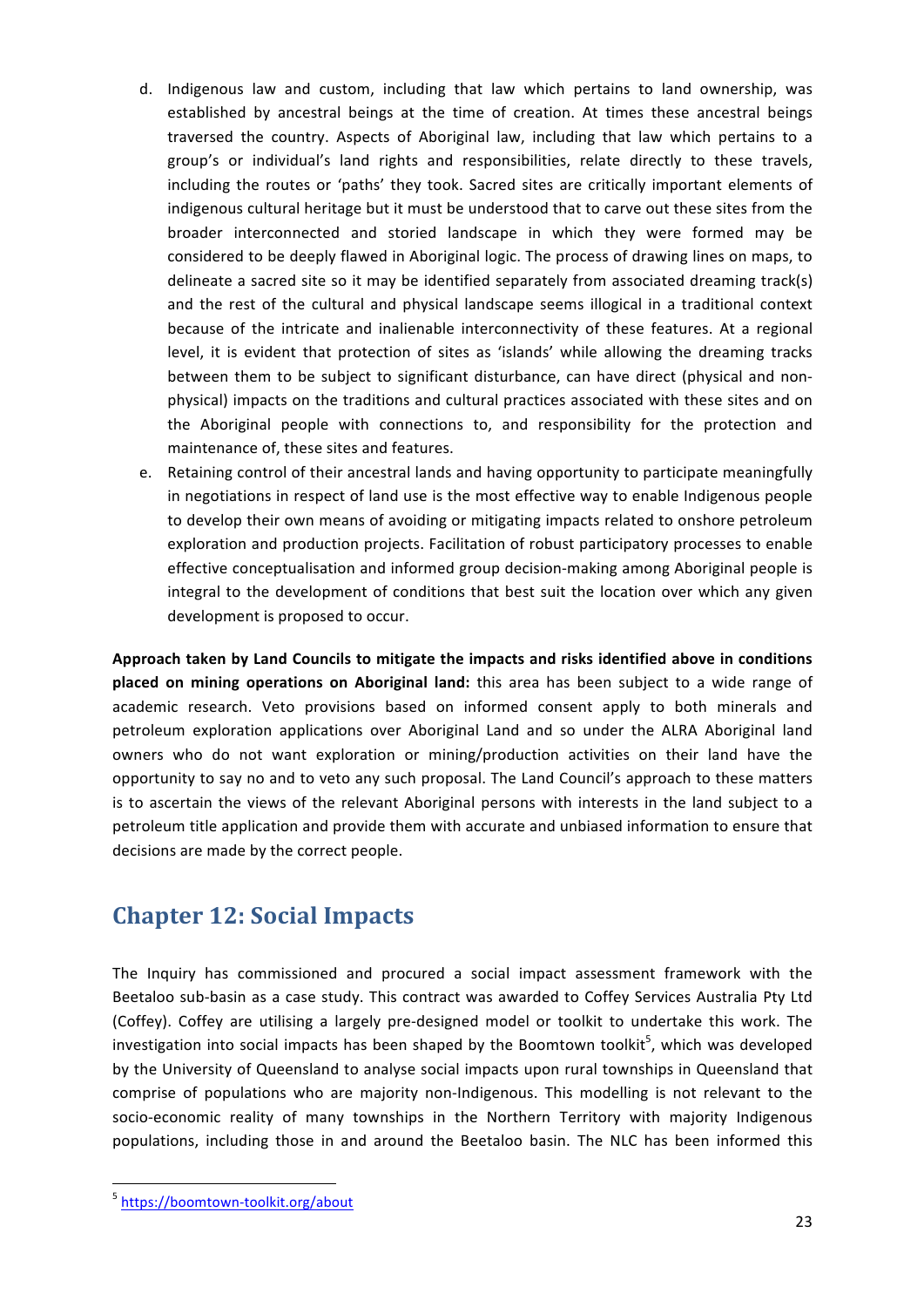toolkit may be adjusted to measure variables relevant to majority Indigenous communities, however the Inquiry has not provided any assurance that such adjustments would be applied in the application of this toolkit for the work of the Inquiry. It is the NLC's preliminary view that this social impact assessment has failed to effectively scope and assess the impacts of hydraulic fracturing and associated growth of the onshore petroleum industry on the Indigenous people and communities of the Northern Territory.

The Report separates discussion of (Indigenous) cultural impacts and broader social impacts, with the latter considering the wider Northern Territory society. It is generally accepted that for Indigenous Australians, cultural and social health are bound and co-dependant $^6$ . The undertaking of separate investigations into the a) cultural and b) social impacts of hydraulic fracturing on Indigenous Territorians will overly limit and compromise effectiveness of both investigations.

A thorough, holistic and participatory approach to impact assessment and analysis should:

- i) target the Northern Territory's Indigenous people;
- ii) accord with leading practice<sup>7</sup>;
- iii) be properly resourced;

 

- iv) be undertaken prior to the impacts occurring; and
- v) be afforded sufficient time to yield meaningful results and facilitate engagement of both the general public, peak Aboriginal representative bodies and relevant government agencies.

# **Chapter 13: Economic Impacts**

There is very little reliable and accessible data on which to underpin the assumptions needed to support modelling of the economic impacts of both developing and not developing the Northern Territory's onshore unconventional shale gas reserves. Even the most advanced of exploration projects in the Beetaloo sub-basin do not have sufficient data to proceed from exploration to development. For this reason it is difficult to see how any meaningful or definitive conclusions may be drawn regarding the potential economic impacts of this industry. Any conclusion or recommendations formed as a result of this assessment would necessarily be limited and subject to high margins of error and other uncertainties. Any conclusions made in the Final Report about economic impacts must be qualified by noting a paucity of data, margins of error and other relevant factors.

For these reasons the NLC is sceptical about both the validity and usefulness of the information presented in this section of the Report and any additional information about anticipated economic impacts to be presented in the forthcoming Final Report. The NLC recommends the Final Report be upfront about the limitations of the relevant fiscal and other data sets relied upon by the Inquiry or Contractors undertaking work on behalf of the Inquiry, including for the Economic Impact Assessment work being undertaken by ACIL Allen Consulting Pty Ltd (ACIL Allen). At such an early stage in the exploration cycle it is inevitable that very high levels of uncertainty and error will apply

 $^6$  Australian Government Department of the Prime Minister and Cabinet  $^{\sim}$ 2013 "CULTURE AND CLOSING THE GAP" Factsheet

 $<sup>7</sup>$  International Finance Corporation World Bank Group 2012 IFC Performance Standards on Environmental and</sup> Social Sustainability Effective January 1 2012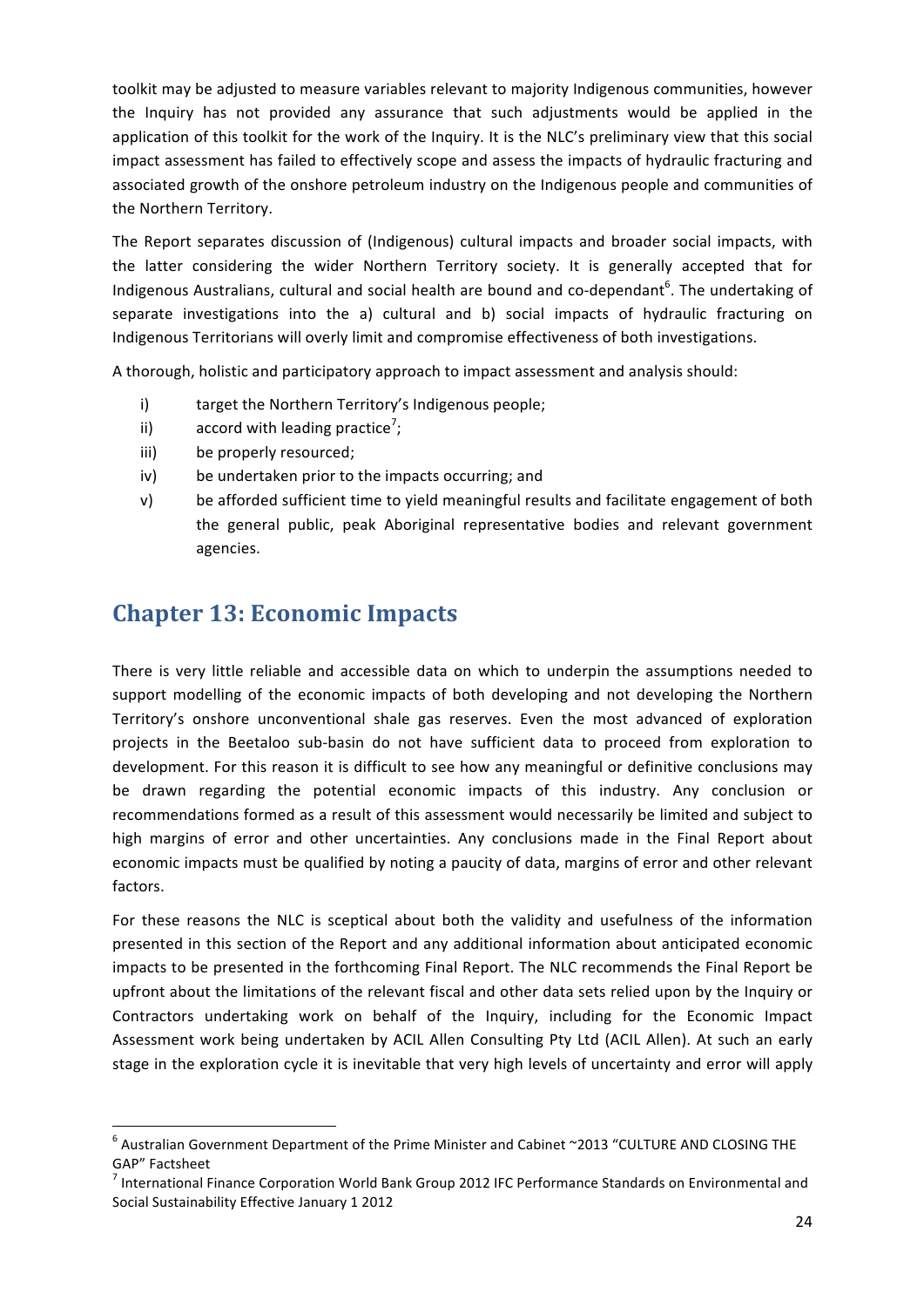to all forecast economic impacts related to the onshore unconventional gas sector in the Northern Territory.

Chapter 13 does not appear to describe any specific analysis of economic impacts on Indigenous people. A significant body of work exists that describes Indigenous economies, and the way in which Indigenous economies engage with the type of economic growth and industrial development as projected in the Report<sup>8</sup>. The NLC is disappointed the potential economic aspects of, and risks and impacts to, Indigenous livelihoods and cultural values have not been included, adequately described or subject to a suitable level of interrogation in this section of the Report.

# **Chapter 14: Regulatory Reform**

Chapter 14 addresses the issues relating to regulatory reform that is, how the Northern Territory Government might regulate hydraulic fracturing and the broader onshore oil and gas industry.

As previously submitted<sup>9</sup>, the NLC has doubts about the ability of existing Government, regulatory and land management bodies in the Northern Territory in regard to the management of the rapid development of an onshore petroleum industry. Furthermore, the NLC is of the view that amendments are required to be made to the existing regulatory framework and legislative instruments in order to adequately address the development and regulation of an onshore petroleum industry.

It is relevant to the effectiveness of the Inquiry that significant reform to environmental legislation in the Northern Territory (Environmental Reforms) and the Inquiry are being conducted concurrently. Ideally any proposed amendments to environmental legislation relevant to the onshore petroleum sector would have been presented for consideration by the Panel and stakeholders prior to, or at least during, the term of the Inquiry and well before the Final Report is drafted. Had this occurred it would have better enabled the Inquiry to achieve its intended goals, especially in relation to the Inquiry's Terms or Reference (ToR) items 1 and 5, where a lack of knowledge about the exact nature of the Environmental Reforms being proposed can reasonably be considered an impediment to the Inquiry. The Government and other stakeholders should be cognisant that findings of the Inquiry related to regulatory reform may be limited in their application by uncertainty surrounding the Environmental Reforms.

### **14.3.2 Petroleum Schedule**

Presently, the Petroleum Schedule (*Schedule*), which operates in conjunction with the Petroleum Act and Petroleum Environment Regulations (*Regulations*), is not legally enforceable and its applicability to a particular operation or operator is subject to Ministerial discretion. The Hunter Reports from 2012 and 2016 both recommend phasing out the Schedule. Subsequently the Department of Primary Industry and Resources (DPIR) has committed to replacing the Schedule with regulations governing petroleum exploration and production activities.

The NLC supports the enshrinement of the Schedule into regulation, however the process should include a review of the contents of the Schedule and regulations and this should be enacted as a matter of priority and prior to the abolition of the Schedule.

<u> 1989 - Johann Barn, mars ann an t-Amhain an t-Amhain an t-Amhain an t-Amhain an t-Amhain an t-Amhain an t-Amh</u>

 $8$  Eg. Altman, J and Kerins, S 2015 People on Country; Vital Landscapes, Indigenous Futures The Federation Press 

 $<sup>9</sup>$  NLC Submission to the Inquiry, 30 April 2017.</sup>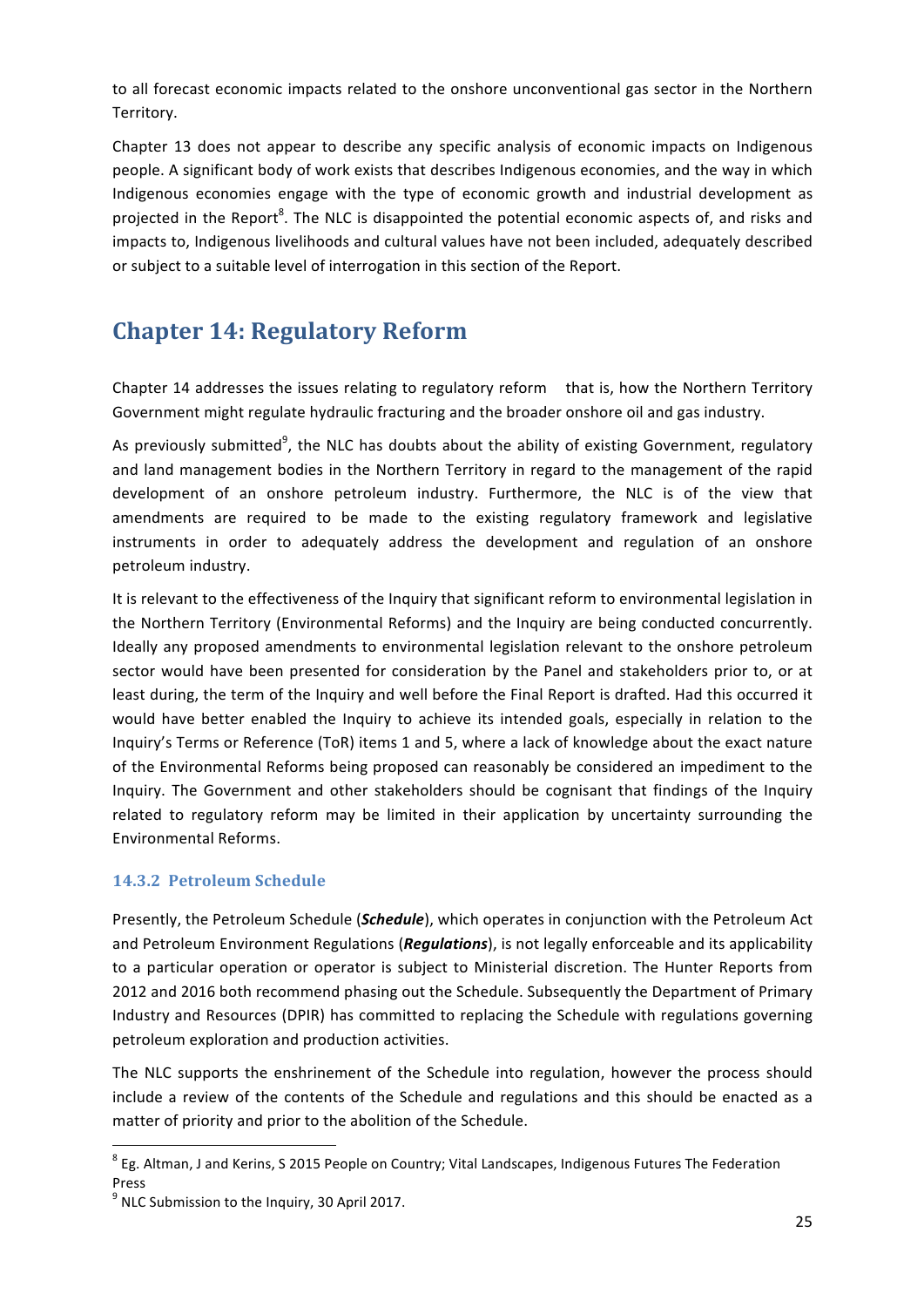**Recommendation 17:** The contents of the Petroleum Schedule should be reviewed and subsequently enshrined in regulations, which will replace the Petroleum Schedule.

### **14.3.3 Petroleum Environment Regulations**

The NLC is concerned that the Petroleum Act, Regulations and the associated Schedule do not contain specific and adequate processes and safeguards for assessing and managing risks and impacts associated with onshore petroleum activities. The Report states that the Regulations implement many recommendations from various previous reports, in particular the 2015 Hawke Report. Specifically, the Regulations "require stakeholder engagement as a precursor to the submission of an environment plan".

The Regulations should be amended to specifically provide for:

- 1. meaningful and appropriate community engagement with traditional Aboriginal owners and other Indigenous stakeholders; and
- 2. the incorporation of traditional Aboriginal knowledge,

as mandatory measures required as part of the process for the development of environment plans for any onshore petroleum activities.

### **Meaningful community engagement**

Culturally appropriate consultation is essential and lacking in the present system, where there is no requirement for on-country consultation (local to the area of proposed activity) in the stakeholder engagement process. Currently, crucial data is often not released until late in the process, and there is not sufficient time for it to be adequately reviewed, let alone communicated to Indigenous stakeholders who are directly affected. Documentation should at minimum include a plan outlining culturally appropriate consultation to be undertaken on-country prior to conclusion of the engagement process, and ongoing throughout the term of the project.

As outlined above, traditional knowledge can make a valuable contribution to environmental outcomes and the engagement process. In keeping with leading practice principles, it is essential that the environmental planning and assessment and processes consider social and cultural aspects as integral to the comprehensive analysis of all relevant risks and impacts. History has shown that in the Northern Territory, during 'consultation' with Indigenous stakeholders, project developments are presented as *fait accompli*, with little opportunity to input any changes that might be necessary to protect cultural and social values.

A survey of recent ToR and Environmental Impact Statement (EIS) guidelines issued by the Northern Territory Environment Protection Agency (NT EPA) does not demonstrate a consistent or in-depth approach to engaging Aboriginal people on questions regarding the risk a project might pose to traditional knowledge and/or Aboriginal culture and society. The main focus continues to be on protecting past aspects of culture (i.e. heritage) and not the living aspects that represent the values of current Aboriginal society. The focus for environmental planning should be shifted to structured gathering, management and use of traditional knowledge via participatory engagement.

A fully participatory engagement and planning process that carries Aboriginal people through project development from initial planning to project closure and beyond, encompassing environmental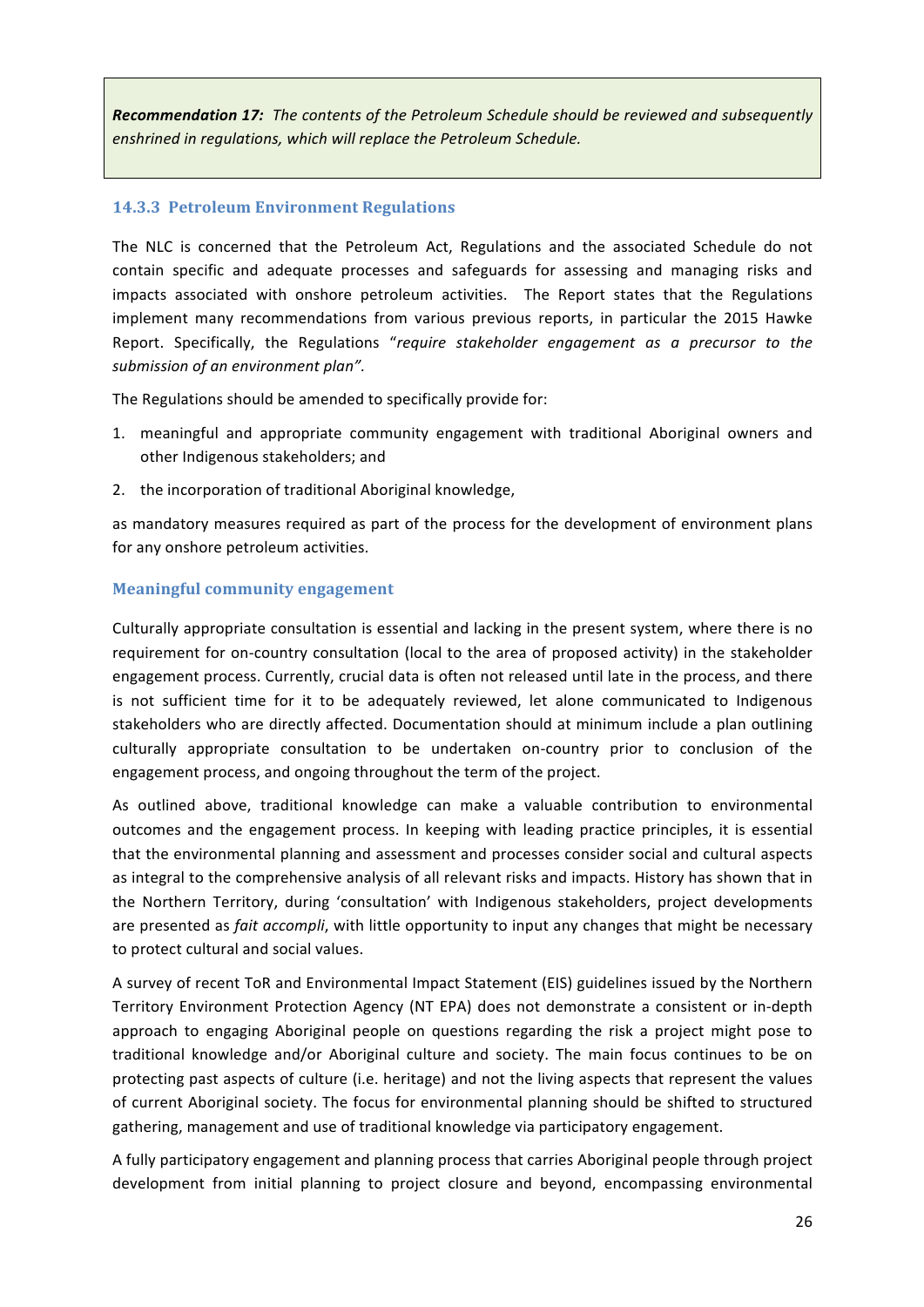impact assessments, risk analysis and management at all phases of the project would result if leading practice consultation methodologies were mandated in the Northern Territory. Participation at the planning and management (operational) level offers the opportunity for Aboriginal people to manage their cultural estate and apply traditional knowledge across the whole of the project's life in a practical and meaningful way (Smith 2016)  $^0$ .

The CLC and NLC have recommended that environmental assessment and approval legislation should include an obligation on the proponent to consider how they engage with Aboriginal communities and traditional Aboriginal owners and that they:

- work with the community when planning and conducting research;
- seek the prior and informed consent of the community prior to acquisition of information;
- collect traditional Aboriginal knowledge in collaboration with the community;
- respect traditional Aboriginal knowledge and Aboriginal intellectual property rights; and
- bring traditional Aboriginal knowledge and scientific knowledge together.

The same obligations should be placed on proponents in relation to engagement for environmental plans under the Regulations.

A key element of the engagement plan needs to involve engaging with Aboriginal communities and should be conducted in accordance with guidelines on matters such as:

- a presumption of on-country consultation;
- the need for plain English and local language versions of documents, or parts of documents;
- the importance of culturally appropriate practices;
- who is to be consulted, including traditional Aboriginal owners and diverse Aboriginal communities; and
- resources provided to facilitate engagement.

Failure to complete consultation reports and engagement plans adequately (for example, in accordance with the relevant guidelines) should ultimately be part of the review and assessment of the adequacy of environment plans by the Minister.

### **Incorporation of traditional knowledge**

 

The significance of fully integrating traditional knowledge into the environmental planning process should not be underestimated. Aboriginal traditional knowledge has developed over millennia and is critical to the management of a variety of specific environments, yet it remains largely ignored by government, industry and by environmental scientists and project managers. This is the outcome of ineffective legislation and policies that have been implemented without consideration of the value of traditional knowledge and how it can be respectfully acquired and utilised to improve environmental protection in the Northern Territory.

Currently, recognition of traditional knowledge in the environmental planning process in the Northern Territory is not enshrined in law. There are very limited examples where this knowledge is being used to its full effect. As a consequence of the lack of a formal framework that defines how

<sup>&</sup>lt;sup>10</sup> Smith, HD (2016): Life of Mine Planning and Cultural Sustainability on Aboriginal Land, *First International Congress on Planning for Closure of Mining Operations, Santiago, Chile.*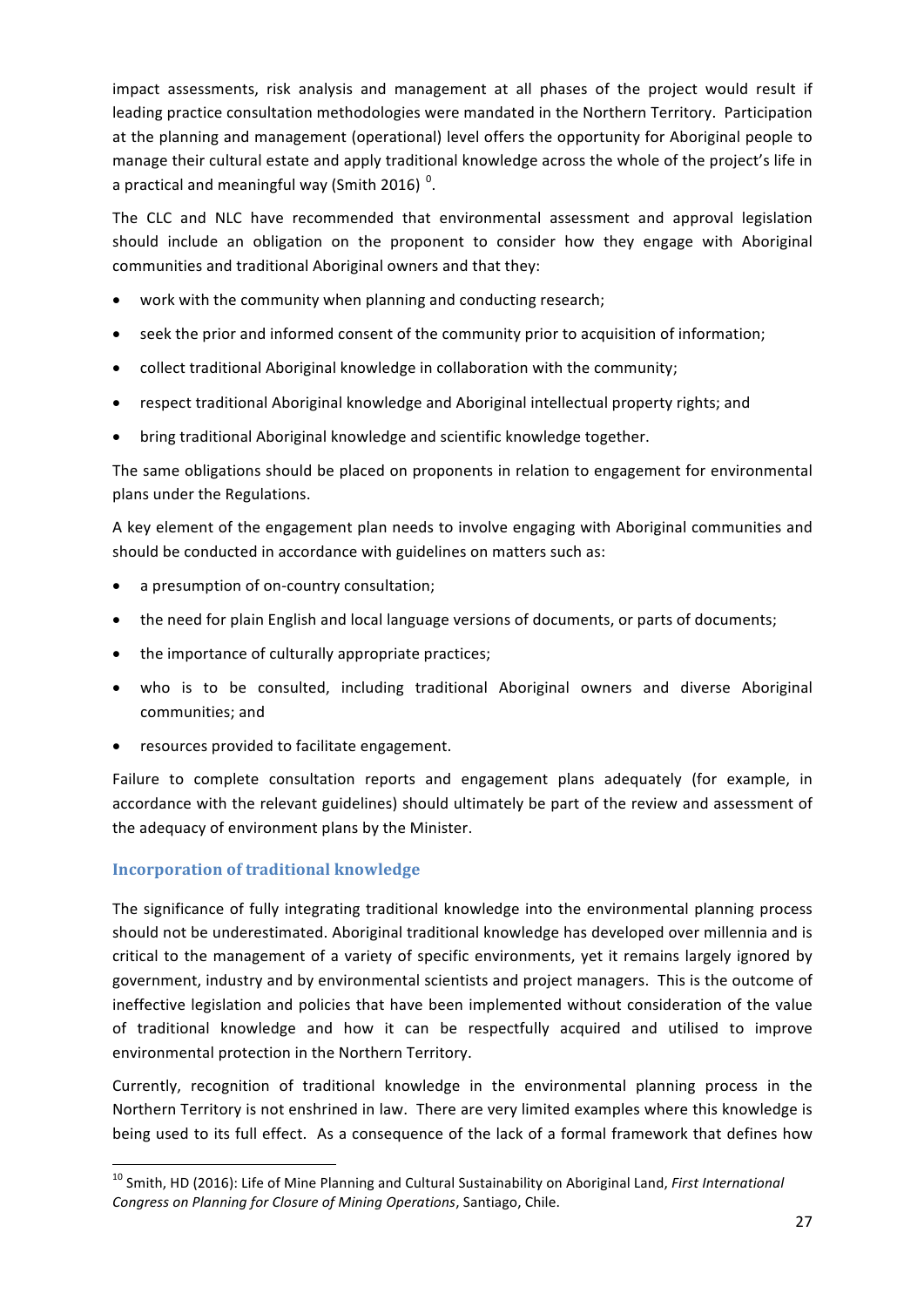traditional knowledge should be used, in most cases it is simply either being ignored or otherwise catalogued, categorised and stored in databases but not being utilised in a meaningful, rational or scientific way in the Northern Territory.

Incorporation of traditional knowledge into legislation and through every stage of the environmental planning, assessment and approvals process would address this.

*Recommendation 18: Regulations should specifically require that meaningful and culturally appropriate community engagement occurs with traditional Aboriginal owners and other Indigenous* stakeholders prior to the development of environment plans that are required under the Regulations.

*Recommendation 19: Regulations should specifically require the incorporation of Aboriginal traditional knowledge in environment plans developed under the Regulations.*

The Regulations also "operationalise the "as low as reasonably practicable" test (ALARP) in the decision-making process". The Regulations provide that the Minister will approve an environmental plan if satisfied that certain approval criteria have been met. Reference is made to a reduction of "environmental impacts and risks associated with the activity to levels that are ALARP and acceptable".

The terms ALARP and acceptable are not currently defined in legislation. There is an argument that an acceptable level of risk will vary depending on type of activity being undertaken and the environment in which such activity will occur. The NLC acknowledges that the type of activity and environment can affect what is acceptable or ALARP. However it is important to ascertain how an activity may or will affect the environment in which it is proposed to occur, and to make decisions based on reliable data. Baseline environmental data should be ascertained and included in environment plans, together with data reflecting the expected impacts (which data should be based on sufficient baseline information and accurate scientific modelling) from the proposed activity both with and without recommended mitigation measures in place. There needs to be clarity around the definition of 'acceptable' and 'ALARP' and this can be achieved by defining the terms in legislation. The environment plan should highlight residual impacts by specifying any changes anticipated to occur in relation to known baseline environmental measures with proposed mitigation strategies in place and specifically detail whether these risks are acceptable (in accordance with the definition). The environment plan should also detail how risks will be avoided or managed and reduced bearing in mind the principles of ALARP and acceptability.

**Recommendation 20:** The terms 'acceptable' and 'ALARP' should be defined in legislation.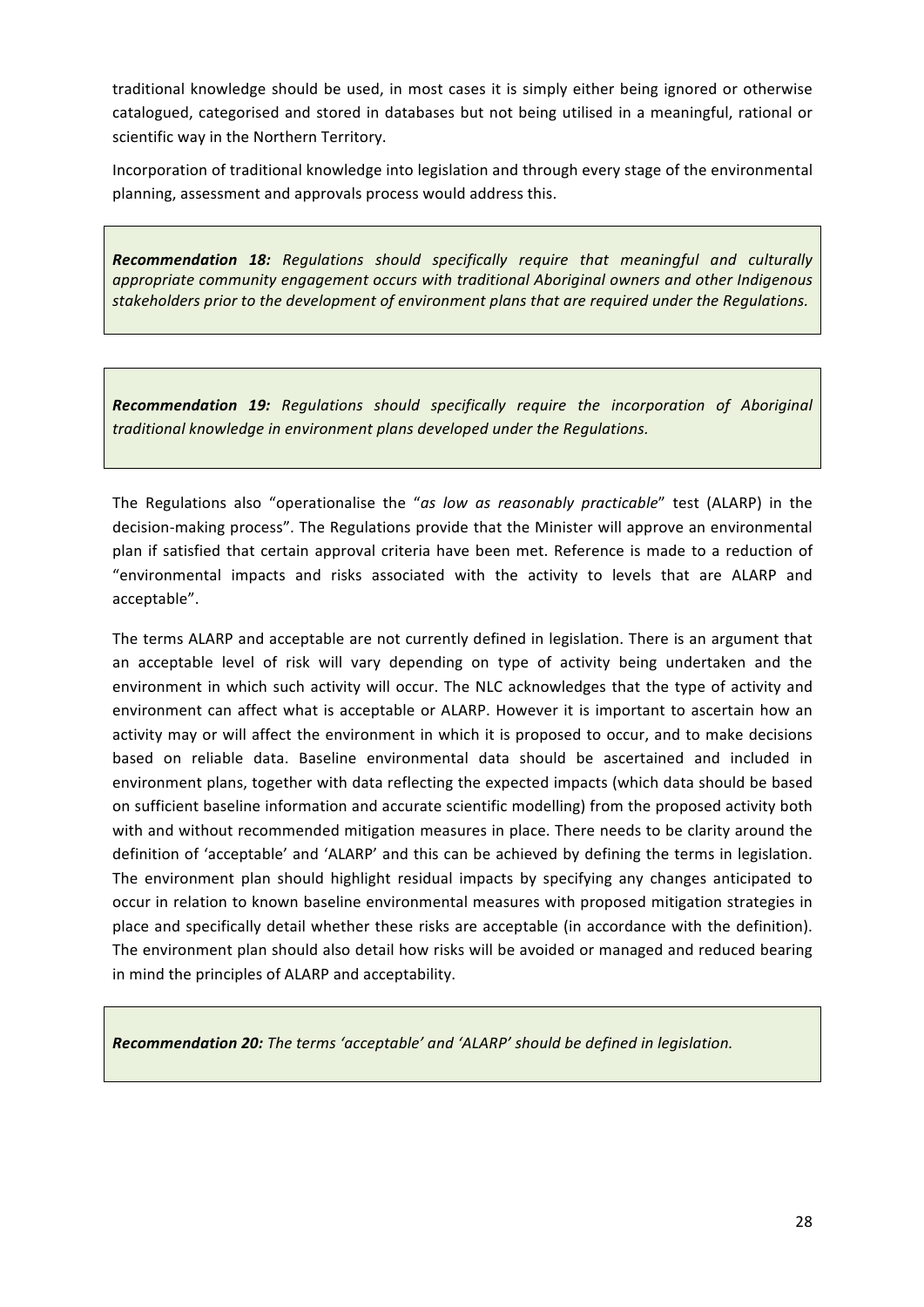**Recommendation 21:** Baseline data should be obtained from the environment in which the proposed *activity is to occur and be included in the environment plan together with the models and assumptions used to forecast any changes that will occur to the existing environment.* 

**Recommendation 22:** The data included in the environment plan should be used to assess whether the proposed activity presents acceptable/unacceptable risk and detail how risks will be avoided or *managed and reduced having regard to the principles of ALARP and acceptability.* 

### **14.4.6.3 Onus of proof**

The NLC supports the proposition that reversal of the onus of proof for environmental harm should be incorporated into legislation such that industry proponents bear the onus of proof in matters relating to environmental and/or compliance and other disputes in the context of the onshore petroleum industry. Industry proponents have access to relevant data and information which is often required to prove or disprove the environmental impacts of a project. The above is magnified given the relatively recent introduction of onshore unconventional petroleum activities in the Northern Territory, and the unfamiliarity that traditional Aboriginal owners and other Indigenous stakeholders have with the impacts (both detrimental and beneficial) associated with the industry's activities; combined with the fact that many industry proponents are well-versed in onshore unconventional petroleum activities and associated impacts.

Further, industry is better resourced (both in terms of funding and staff) than many organisations, including the NLC, to undertake the primary lead and carriage of matters involving issues of legality and compliance.

**Recommendation 23:** The onus of proof for environmental harm should be reversed such that the *onus rests on industry proponents, and this should be enshrined in legislation.*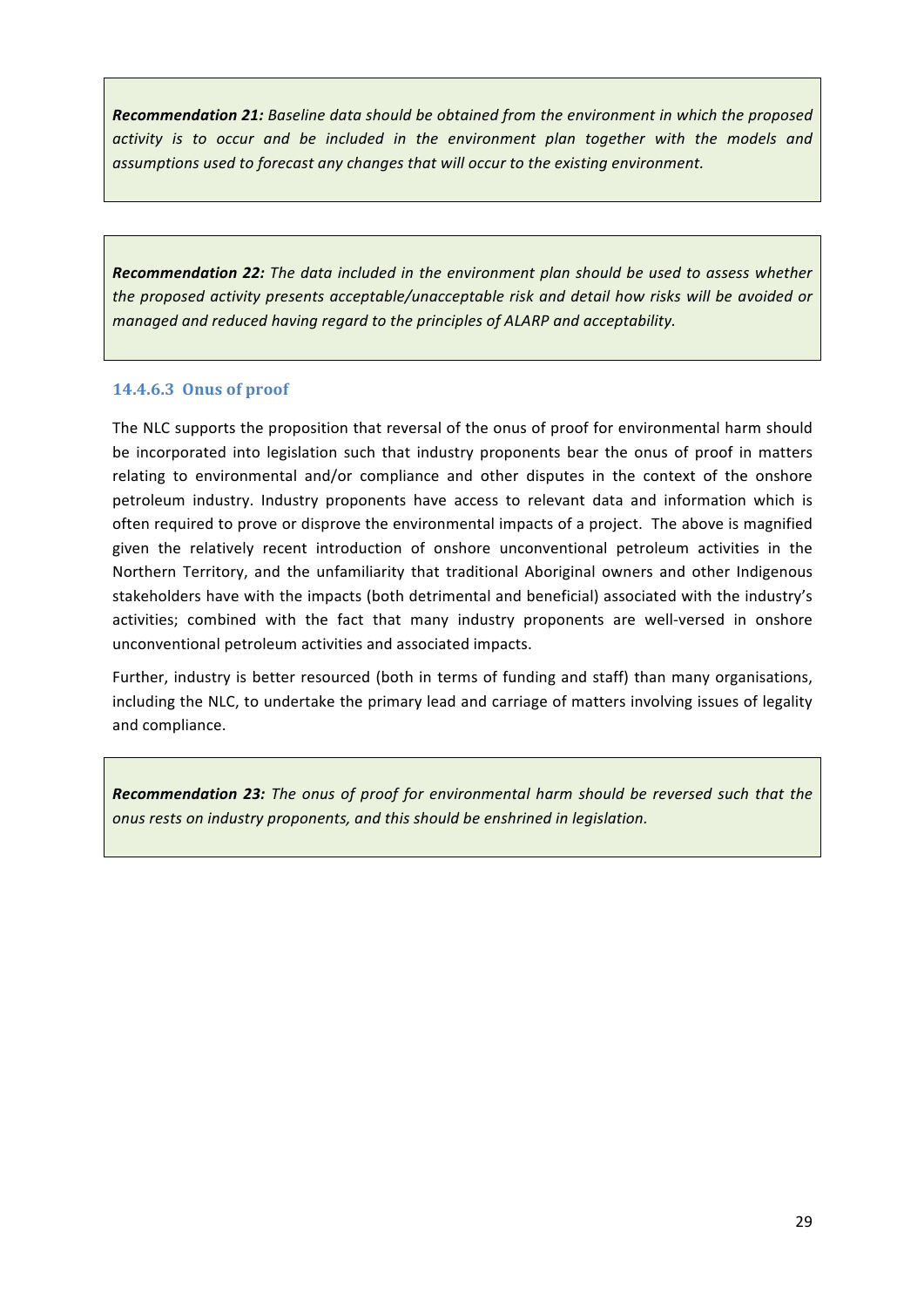# **APPENDIX 1: References**

Fishchhoff, B, Watson, SR & Hope, C 1984, Defining Risk. Policy Sciences Vol. 17, page 123-139. Elsevier Science Publishers, Netherlands.

Bachu, S. 2017. Analysis of gas leakage occurrence along wells in Alberta, Canada, from a GHG perspective Gas migration outside well casing. International Journal of Greenhouse Gas Control Volume 61, June 2017, Pages 146-154 (accessed online 5 September 2017).

Inactive Well Compliance Program (IWCP), Year Two Final Report In addition to Bulletin 2014-19, Alberta Energy Regulator (AER).

Jackson, R.B. 2014. The integrity of oil and gas wells. Proceedings of the National Academy of Sciences of the United States of America, Published online 2014 (accessed online 14 September 2017).

Altman, J and Kerins, S 2015 People on Country; Vital Landscapes, Indigenous Futures, The Federation Press.

Department of Prime Minister and Cabinet ~2013, "Closing the Gap Factsheet" (accessed Sept 2017 from source: http://iaha.com.au/wp-content/uploads/2013/03/000214 cultureclosinggap.pdf).

International Finance Corporation World Bank Group 2012. IFC Performance Standards on Environmental and Social Sustainability, Effective January 1 (2012).

Esteves, A M, et al. 2012. Social Impact Assessment; the state of the art Impacts Assessment and Project Appraisal Vol. 30, No. 1, 34 42.

Owen, J R, and Kemp, D, 2014. 'Free prior and informed consent', social complexity and the mining industry: establishing a knowledge base. Centre for Social Responsibility in Mining, Sustainable Minerals Institute, The University of Queensland. Resources Policy 41, 91 100.

Partal, A and Dunphy 2016, Cultural impact assessment; a systematic literature review of current methods and practice around the world. Impact Assessment and Project Appraisal Volume 34, Issue 1.

How, R. A., and Dell, J. (2000). Ground vertebrate fauna of Perth's vegetation remnants: impacts of 170 years of urbanisation. Pacific Conservation Biology 6, 198 217.

Jackson, S. D., and Griffin, C. R. (2000). A strategy for mitigating highway impacts on wildlife. In 'Wildlife and Highways: Seeking Solutions to an Ecological and Socio-economic Dilemma. Proceedings of the Symposium. 7th Annual Meeting of the Wildlife Society, Nashville, TX' (Eds T. A. Messmer and B. West.) pp. 143 159.

Stenhouse, R. N. (2004). Fragmentation and internal disturbance of native vegetation reserves in the Perth metropolitan area, Western Australia. Landscape and Urban Planning 68, 389 401.

Dique, D. S., et al. (2003). Koala mortality on roads in south-east Queensland: the koala speed zone trial. Wildlife Research 30, 419 426. doi:10.1071/WR02029.

Ramp, D.,Caldwell, J., Edwards, K. A., Warton, D., and Croft, D. B.. (2005). Modelling of wildlife fatality hotspots along the Snowy Mountain Highway in New South Wales, Australia. Biological Conservation 126, 474 490. doi:10.1016/j.biocon.2005.07.001.

Klöcker, U., Croft, D. B., and Ramp, D. (2006). Frequency and causes of kangaroo vehicle collisions on an Australian outback highway. Wildlife Research 33, 5 15. doi:10.1071/WR04066.